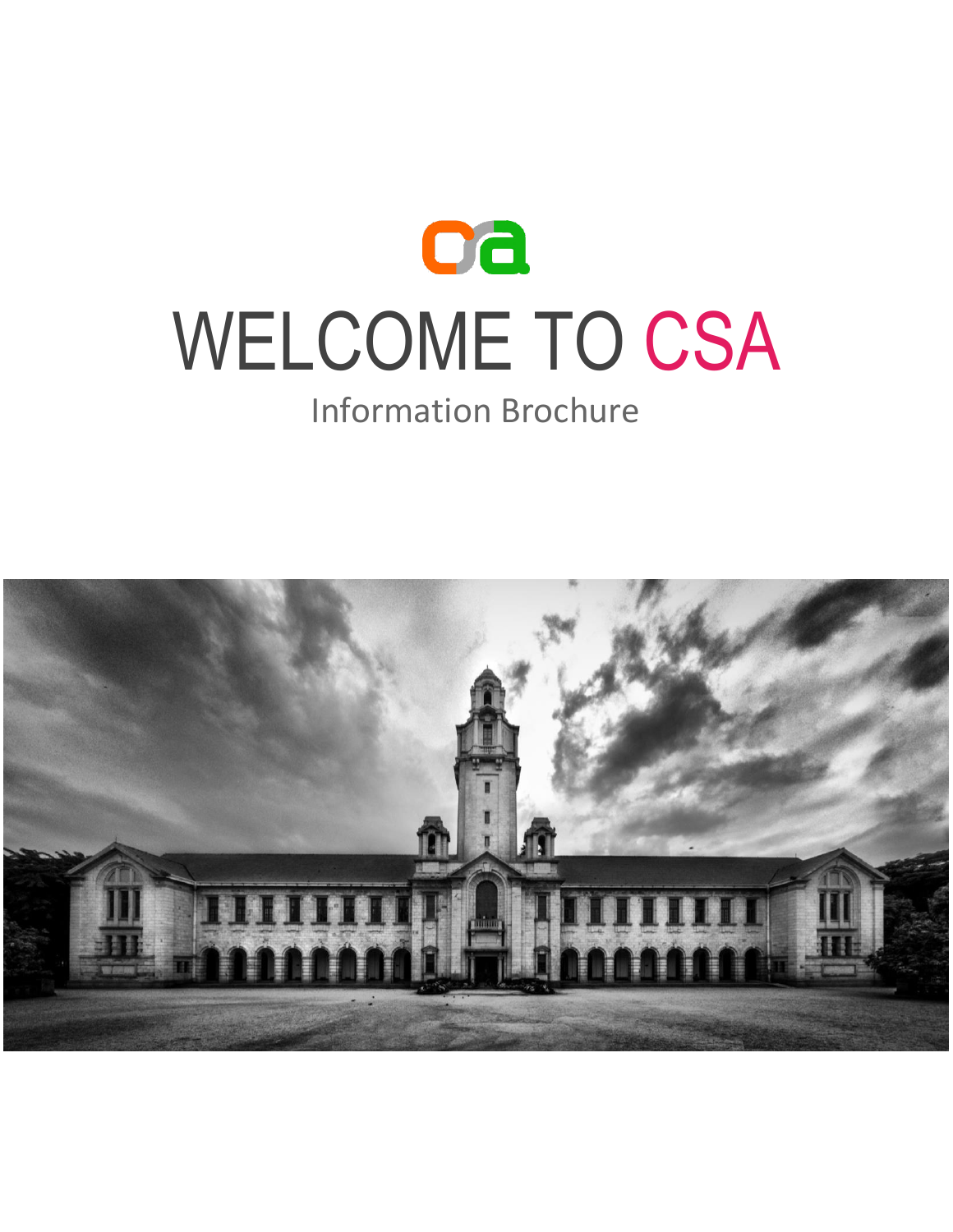# **Congratulations** on doing extremely well in GATE and securing admission to the **Department of Computer Science and Automation**. Welcome to **IISc**!

We'll be there for you! - - - - X

# FACULTY ADVISOR

While we are sure that all of you have the inherent motivation and abilities to get through the programme with flying colours, we believe a little extra guidance from us will go a long way in smoothing out your adjustment to a new academic environment and in enhancing your academic performance. Your primary source of academic guidance and counseling is the faculty advisor assigned to you. During the beginning of your course, you should make it a point to get to know your advisor well, and meet your advisor frequently in the early part of your stay here, and especially whenever you face any problems. The distinction between students and faculty is more blurred: you will find faculty willing to deal with you on a more equal level, to listen to and value ideas from you that might be contradictory to their current knowledge and viewpoints.

# STUDENT ADVISOR

There will also be a student advisor assigned to each student. They are someone with whom you can interact closely in a friendly and informal way to help yourself acclimatize to the environment here. Apart from the faculty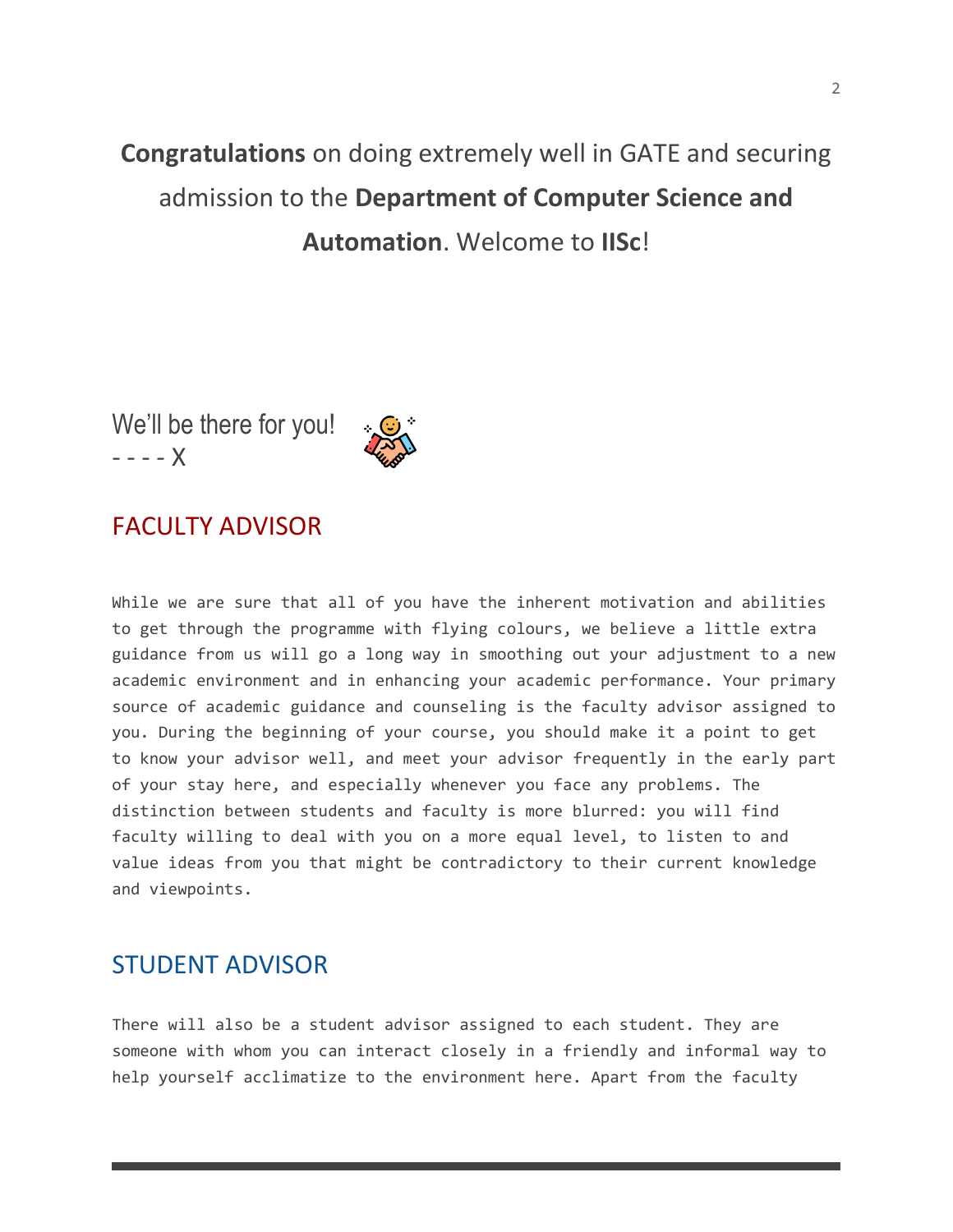advisor, the student advisor is another avenue for helping you in adjusting with the environment in the CSA department and the IISc campus in general.

"Do not hesitate to approach senior students and faculty members for help."

### GRADUATE STUDY vs. UNDERGRADUATE STUDY

A graduate student is assumed to be fairly mature academically and selfmotivated to a large extent. Unlike undergraduate studies, your emphasis here should be on obtaining deeper understanding of challenging and interesting subjects and less on obtaining high grades. The de-emphasizing of grades is more important since most of you have been top rankers at your respective colleges. Naturally not all of you can become top rankers here, nor is it necessary as long as you gain a sound understanding and mastery of the subjects. Graduate studies have other equally important or superior metrics for measuring performance: how well you do in courses from a focused area of your interest and choice; how well you do in your dissertation work; may be even how well you do in academic work that you undertake beyond the classroom and project. This doesn't mean you do not strive to get the best grades. Getting superior grades is important but is only one of many aspects of the learning process here.

# EXPLORING CUTTING-EDGE RESEARCH

Considering that you are among the top students of the country, it is likely that you harbour ambitions of doing cutting-edge research in industry or pursuing an academic career. A Ph.D. is a prerequisite for such a research career. With regard to job prospects, the Indian job market now has very challenging jobs to offer for researchers. The rigours and challenges of our doctoral programme have enabled several of our Ph.D. graduates to occupy key, senior positions in corporate R&D institutions as well as in academia. Suppose you are convinced enough to start thinking in terms of a PhD. The next question is: why do so at IISc? Here are a few good reasons: intellectual ambience of IISc coupled with excellent faculty at CSA. You have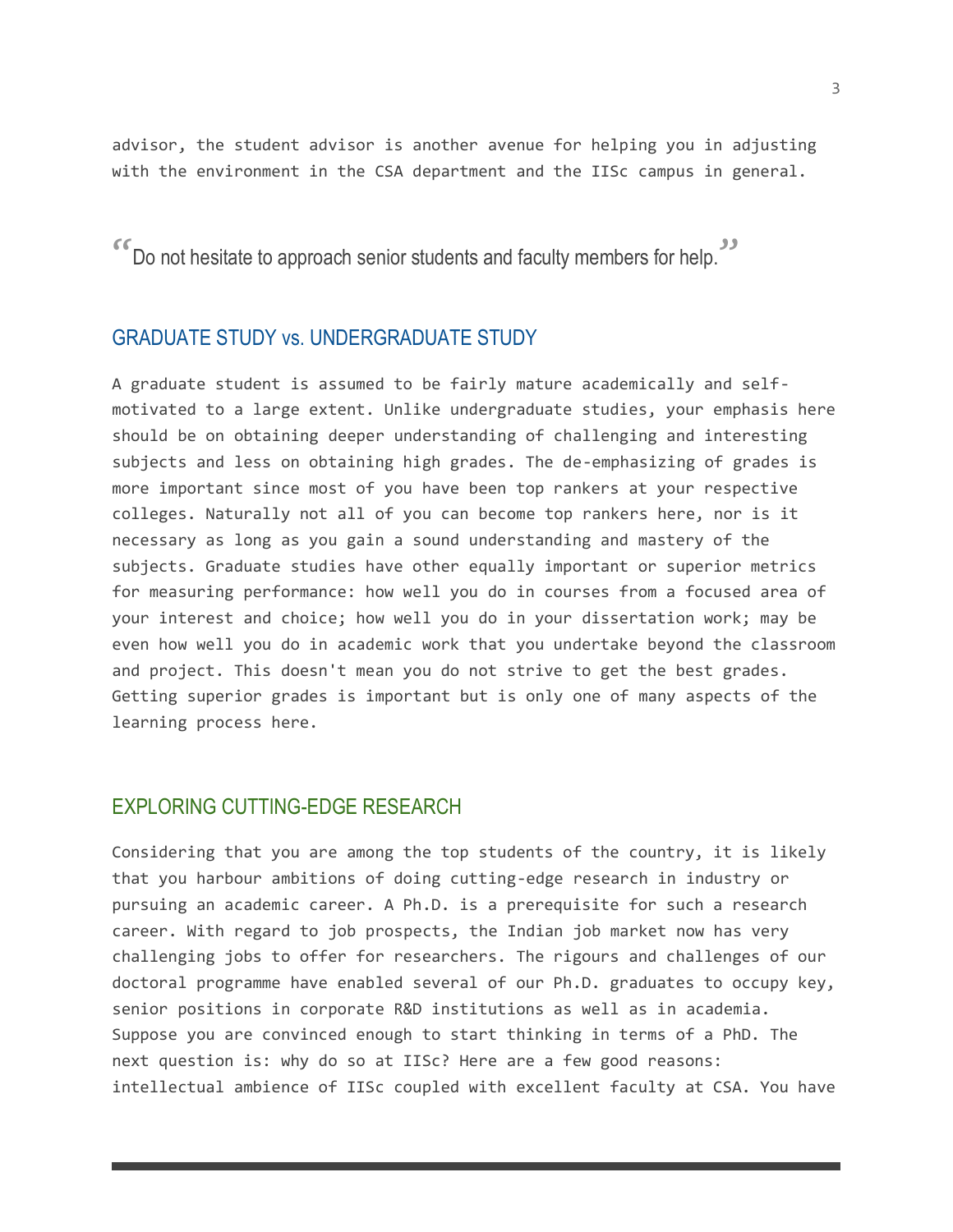an opportunity here to do a world-class Ph.D. without losing out on the benefits of living in the environment and culture that you are probably most comfortable with.

# INFORMATION FOR M.Tech. (COURSEWORK) STUDENTS

The M.Tech. (two years) Programme in Computer Science and Engineering (CSE) is a challenging one with courses that have high standards, interesting and stimulating content. Needless to say, you will have to work hard. Please go through this brochure carefully, and keep it as a handy reference for the future. A copy of this document is also available on the CSA web page [https://www.csa.iisc.ac.in/](http://www.csa.iisc.ac.in/)

# First Term

- Selection of courses: Meet with your faculty advisor and select exactly four courses, ensuring that one course is taken from each of Pools A, B and C.
- Work hard to complete your courses with good grades. Note that if your CGPA is high, you can take an additional course in the next semester.

# Second Term

- Selection of courses: Meet with your faculty advisor and select up to four courses to complete a total of two courses from each pool (you may take an additional course if you secure the required CGPA).
- Selection of Research project and guide: Take help from Departmental Curriculum Committee (DCC), faculty and senior Research students in the department in this regard. By the end of the second term, you will have to select your project and guide in consultation with the DCC.

# Third Term

- Selection of courses: Meet with your guide and select the remaining courses, ensuring that you finish your course requirements (you may take an additional course if you secure the required CGPA).
- Placements are usually held during this term.
- Start working on your research project.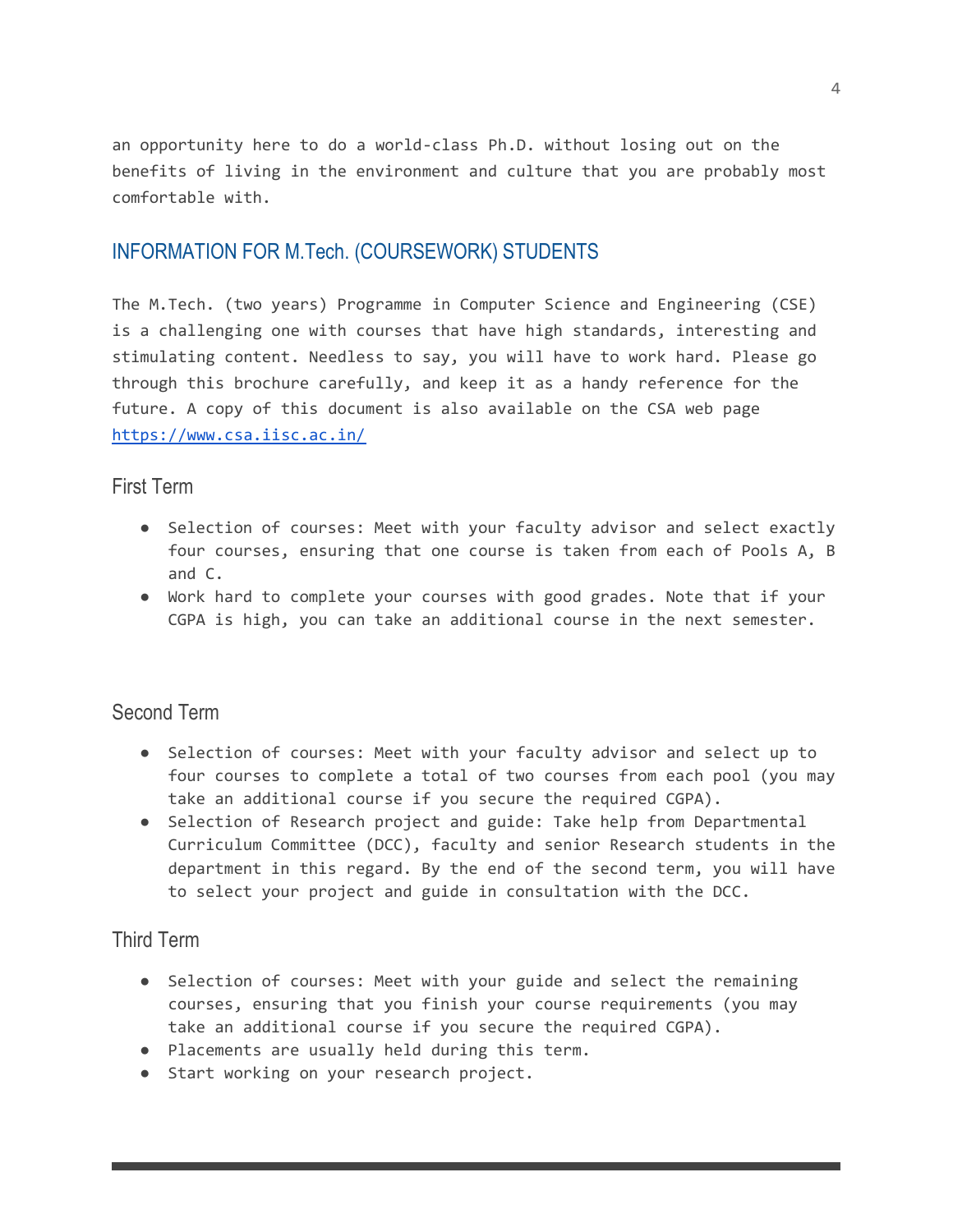### Fourth Term

- Complete the remaining work to conclude your research.
- Start writing your M.Tech. project report.
- Writing of research papers, technical reports, etc.
- Prepare for your future endeavors

### Doing Research as a Part of Dissertation Work

The next important issue is the idea of pursuing research. As a part of M.Tech. programme, you are required to write a dissertation. Over the years, the nature of this dissertation work has become more research-oriented, and you are expected to publish papers in international conferences and journals from your dissertation work. Gradually, facilities have been enhanced to do this kind of dissertation work. In the good old days, papers need to be photocopied and read, but now everything is available at your fingertips on the internet (you still need to read them). At the same time, terabytes of storage space is also available. The only additional input you require from your end is your determination to carry out an excellent dissertation work.

### Further Opportunities for Research @IISc

You can convert from M. Tech. to the Ph.D. program at the end of first, second or third term. The requirement is a high CGPA.

# INFORMATION FOR M.Tech. (RESEARCH) STUDENTS

The M.Tech. (Research) research program is a 1 to 2.5 year program. The students are expected to be self-motivated and should be able to work well in teams as well as individually. It is to be noted that, as in case of M. Tech. program, you can also convert to Ph.D. programme during the course of M.Tech. (Research). However, you can also change over to Ph.D. programme at the time of submitting your M.Tech. (Research) thesis.

First Term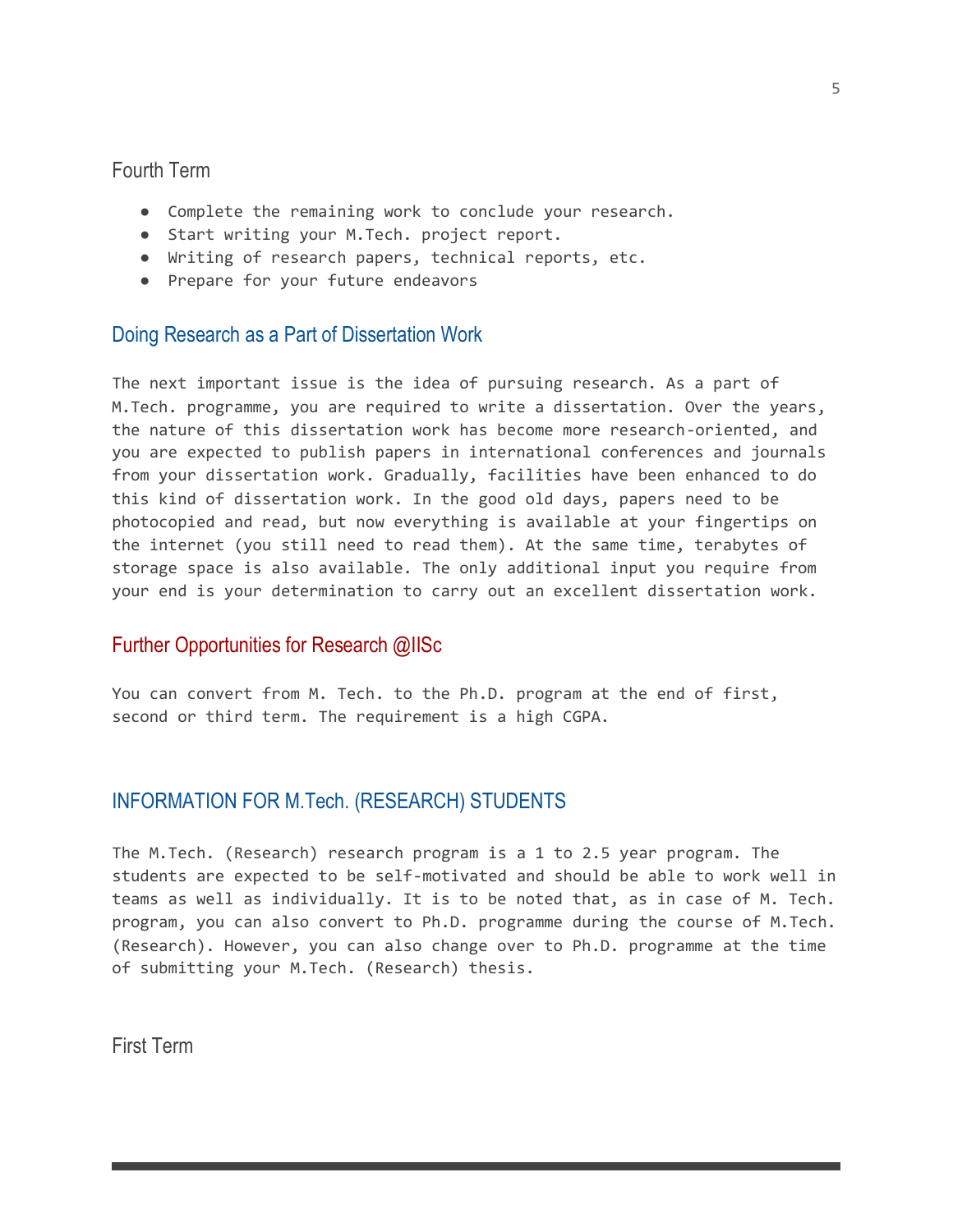- Getting acquainted with the people, facilities in CSA specifically and IISc in general.
- Selection of courses (depending on your intended area of research): The selection includes at least one mathematics or mathematically-oriented course. Most students take 4 courses to complete the Research Training Programme (minimum required is at least 12 credits) in the first semester. However, you can choose to take less based on the availability of required courses.
- Selection of Research area and guide: Take help from Departmental Curriculum Committee (DCC), faculty and senior Research students in the department in this regard. There will also be a DCC meeting shortly after joining.

# Second Term

- Take any advanced course useful for your Research if required or suggested.
- Select the problem and take seek the assistance of students working in the same area.
- Start literature survey.
- There will be an end-of-year evaluation for research students. Your advisor will give you the details of the process.

# Third Term

- Deliver a Perspective Seminar, a comprehensive survey of your area of work from the standpoint of the specific problem under investigation.
- Start experimentation and collection of results.
- Writing of research papers, technical reports, etc.
- You may continue on to the PhD program immediately after submitting your dissertation. (Alternatively, you may apply for a PhD later and appear in a research interview after graduating and leaving IISc.)

# Fourth Term

- Complete the remaining work to conclude your research.
- Start writing your thesis.
- Colloquium and thesis defense.
- Prepare for your future endeavors.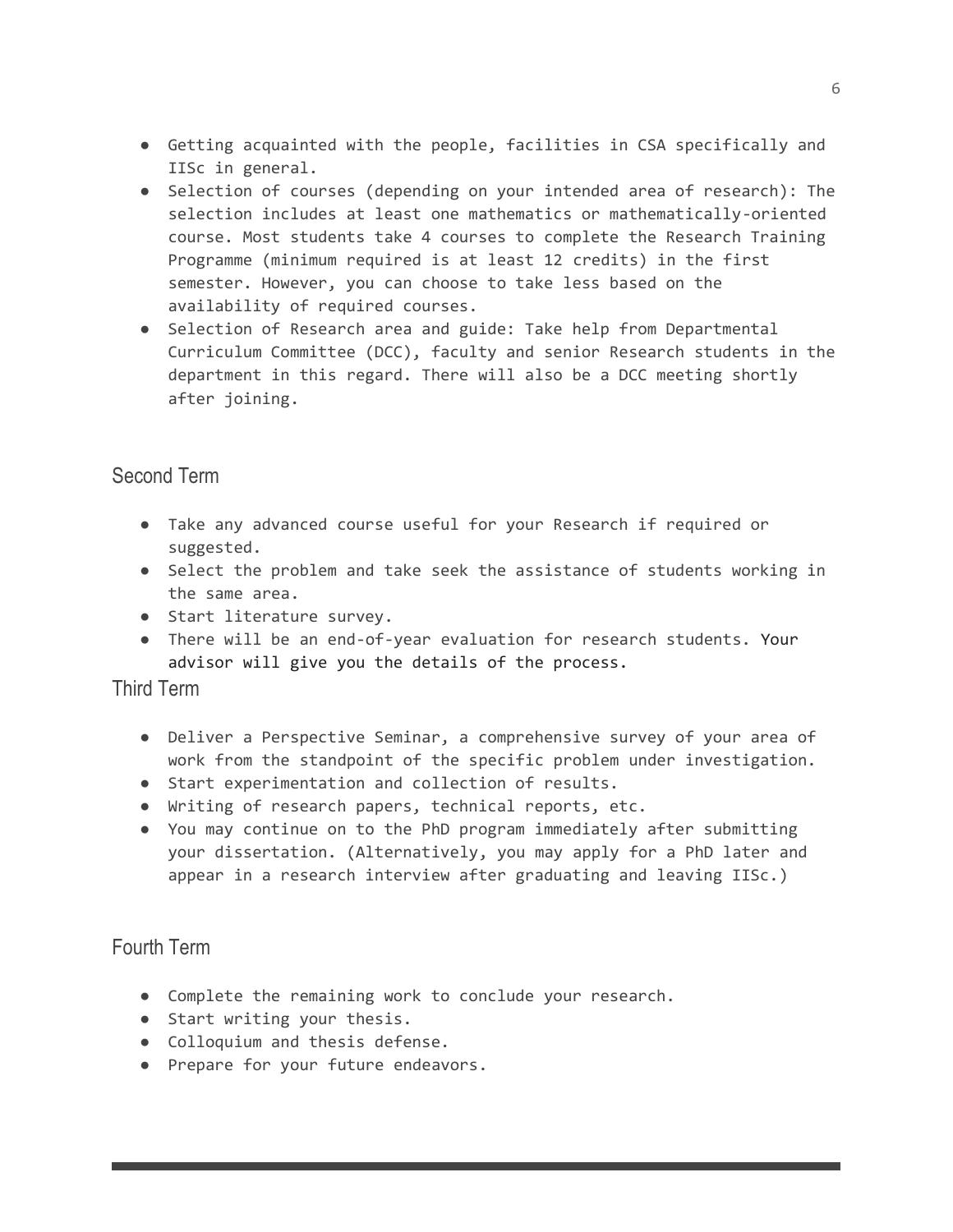# INFORMATION FOR Ph.D. STUDENTS

The duration of the Ph.D. program is usually 4-5 years. The students are expected to be self-motivated and should be able to work well in teams as well as individually.

# First Term

- Getting acquainted with the people, facilities in CSA specifically and IISc in general.
- Selection of courses: The courses you select depend on your intended area of research. For direct PhD students, it is compulsory that you select at least one mathematics or mathematically-oriented course. A Direct Ph.D. student after finishing their B.E./B.Tech. should gain at least 24 credits (which may mean usually 6-8 courses) to complete their Research Training Programme (RTP) whereas a Ph.D. student who already has a Masters degree needs to gain only 12 credits (i.e. 3-4 courses). Students are usually advised to take a maximum of 4 courses in the first semester.
- Selection of research area and guide: Take help from Departmental Curriculum Committee (DCC), faculty and senior research students in the department in this regard. A special DCC meeting will be arranged for this purpose shortly after the semester starts.
- Work hard to complete your RTP with good grades. Award of fellowships for PhD also depend on your CGPA that you obtain in the first semester besides progress in research work. These fellowships are normally awarded in the beginning of every calendar year.

# Second Term

- If you haven't yet finished the required number of courses in the first semester itself, select the remaining number of courses to complete the requirements of RTP. Take any advanced course useful for your research if required or suggested.
- Select the problem and seek the assistance of students working in the same area.
- Start literature survey.

Third Term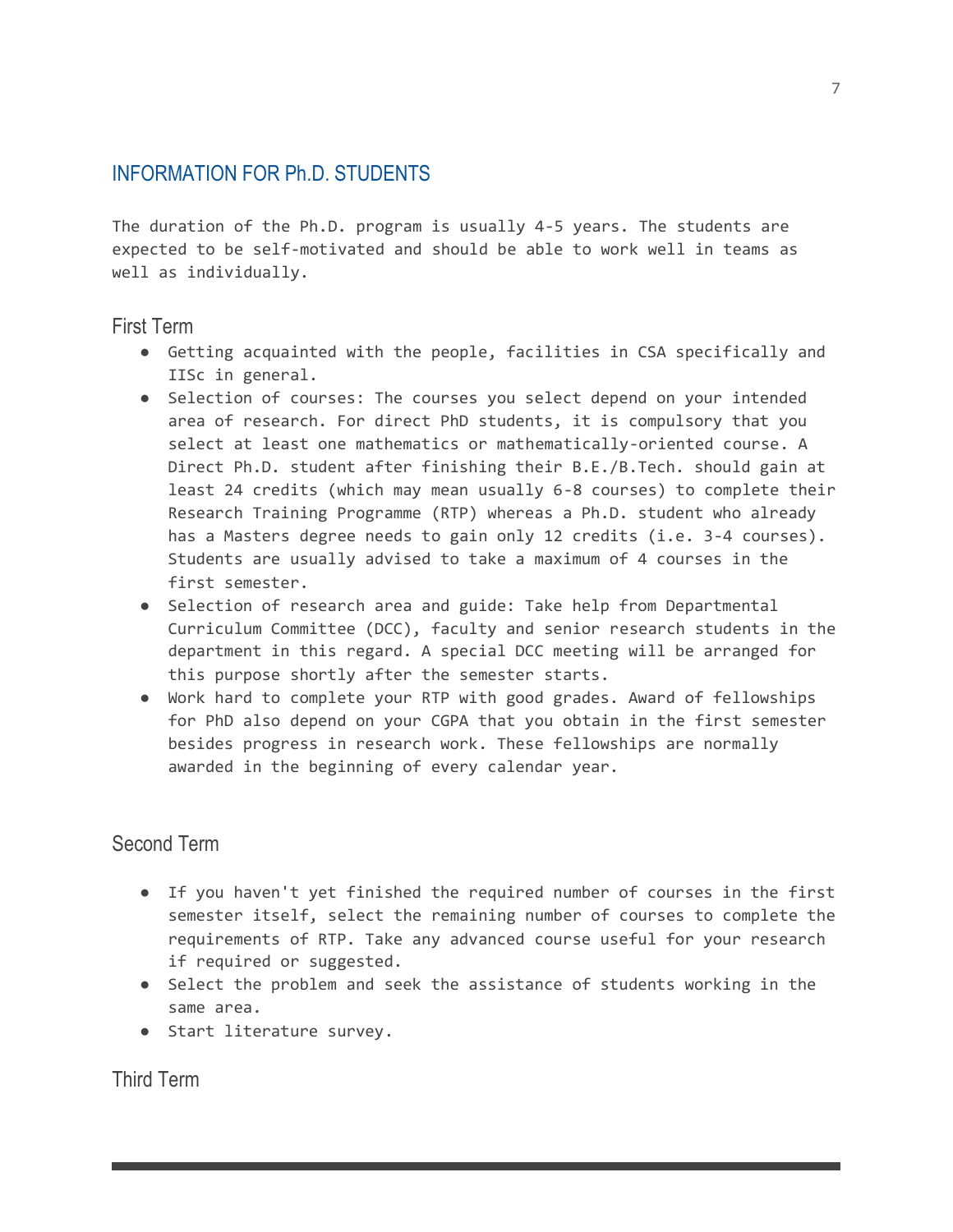- Deliver a Perspective Seminar, a comprehensive survey of your area of work from the standpoint of the specific problem under investigation.
- Start concrete work on solving your research problem.
- A Ph.D. student has to pass the comprehensive examination. You may appear for the comprehensive examination either in the third semester or in the fourth semester (before the end of two years), depending on the progress in your research work and in consultation with your advisor. In the comprehensive examination, the candidate is first expected to give a brief presentation of his/her research work. This is followed by questions on the syllabus for the RTP undergone by the student.
- Writing of research paper/technical reports, etc.

# Fourth Term

- Complete the comprehensive examination if you haven't already completed it.
- Continue with your research work. And write more research papers.

# Fifth & Subsequent Terms

- Complete the remaining work to conclude your research.
- Once you have enough results, start writing your thesis. (You may want to consult your advisor regarding when to start writing your thesis.)
- Colloquium, Thesis defense, etc.

# GENERAL INFORMATION ABOUT COURSES

# Course Structure

IISc follows a credit structure. Each subject has a specified number of credits. Each credit stands for one lecture hour per week or 3 hours of practicals. The credit for the course is of the form **x:y**, where x is the credits for lecture hours and y is the credits for practicals. In some cases, where there is limited scope for practicals, y refers to the credits for solving problems through tutorial sessions or homework. The total credits for the course is x+y.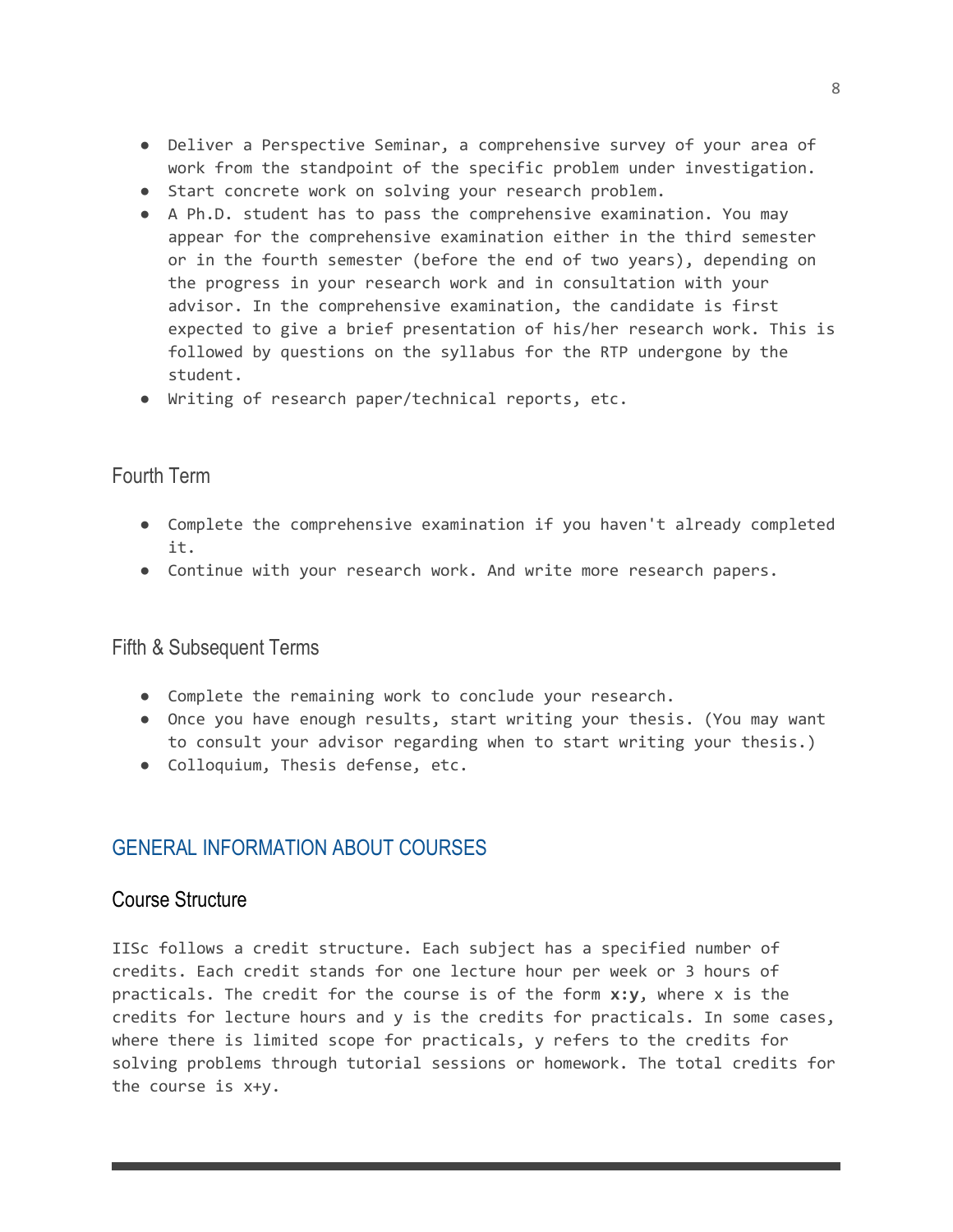In practice, you will often have to spend more than 3 hours per week for the 1 credit of practical. Unlike most undergraduate programs, practicals and homeworks don't have any fixed timings. You have to spend as much time as you require and complete them. You will find numbers associated with each of the subjects. For example,

| EO 220 Graph Theory                      | 3:1 |
|------------------------------------------|-----|
| EO 227 Program Analysis and Verification | 3:1 |
| E1 254 Game Theory                       | 3:1 |

Here, E in E0 stands for the fact that the course is offered by in the Division of Electrical Sciences. 0 stands for Computer Science discipline, 1 stands for Intelligent Systems and Automation discipline, etc. The number 228 is course number, where the first 2 stands for 200 level. A 200 level course is at Master level. A 300 Level course is at Research level.

### Math Requirement Courses

Direct PhD and MTech (Research) students may credit any one of the following courses to satisfy the math requirement:

- 1. Courses in Pool A for the MTech 2019-2021 batch [\[link\]](https://www.csa.iisc.ac.in/academics/academics-degrees-me.php)
- 2. Graduate level courses offered in the Math department
- 3. E0 226 : Linear Algebra and Probability

### Choosing Courses

Each of you has come in with some idea of the areas of Computer Science that are of interest to you. But the faculty here often finds that your interests are based on misconceptions about the areas! Computer Science is taught in quite a different manner here at IISc, with much more rigour, orientation towards practical aspects, and emphasis on cutting-edge topics. This is very likely to change both your impressions about different sub-areas of computer science and your interests. Therefore, it is very important for you to put aside your prior notions to a good extent, and try out a variety of courses here. Another common phenomenon is the rush towards courses that currently have high job market value. While it is natural for students to lean towards such courses, it is equally important to not lose yourself to herd mentality or short-term prospects. So how does all this affect your M.Tech. or Research Programme here? Given the fast moving Indian industry, it is very important for you to view your stay at IISc as a long-term investment rather than a short-term one, where you focus yourself on one sub-area of today to get a job tomorrow. It is important to broad-base your choice of elective courses.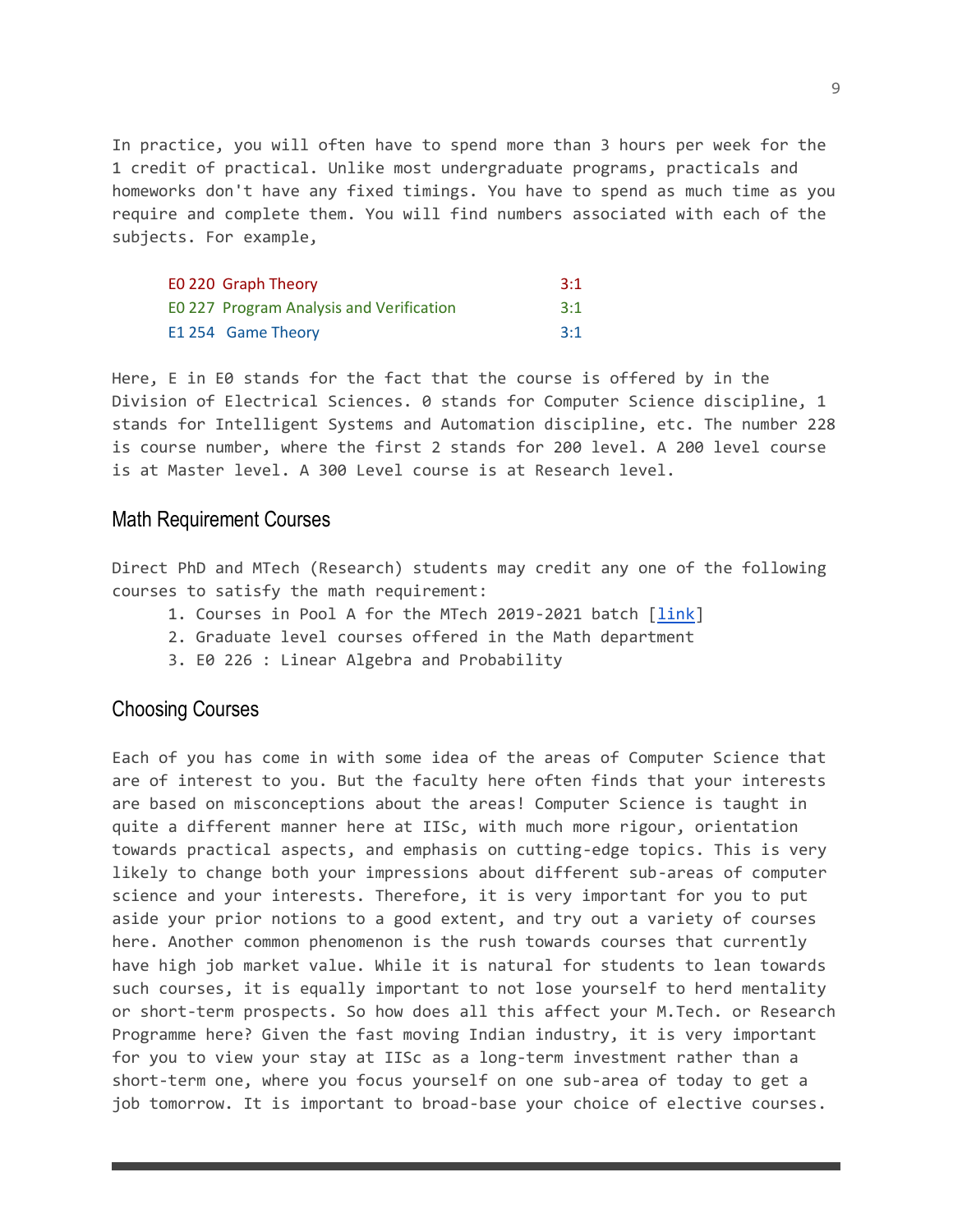Your objective should be to gain a sound understanding and superior skills in core topics with a long-term perspective. This is where continuous interaction with faculty advisors assumes much significance.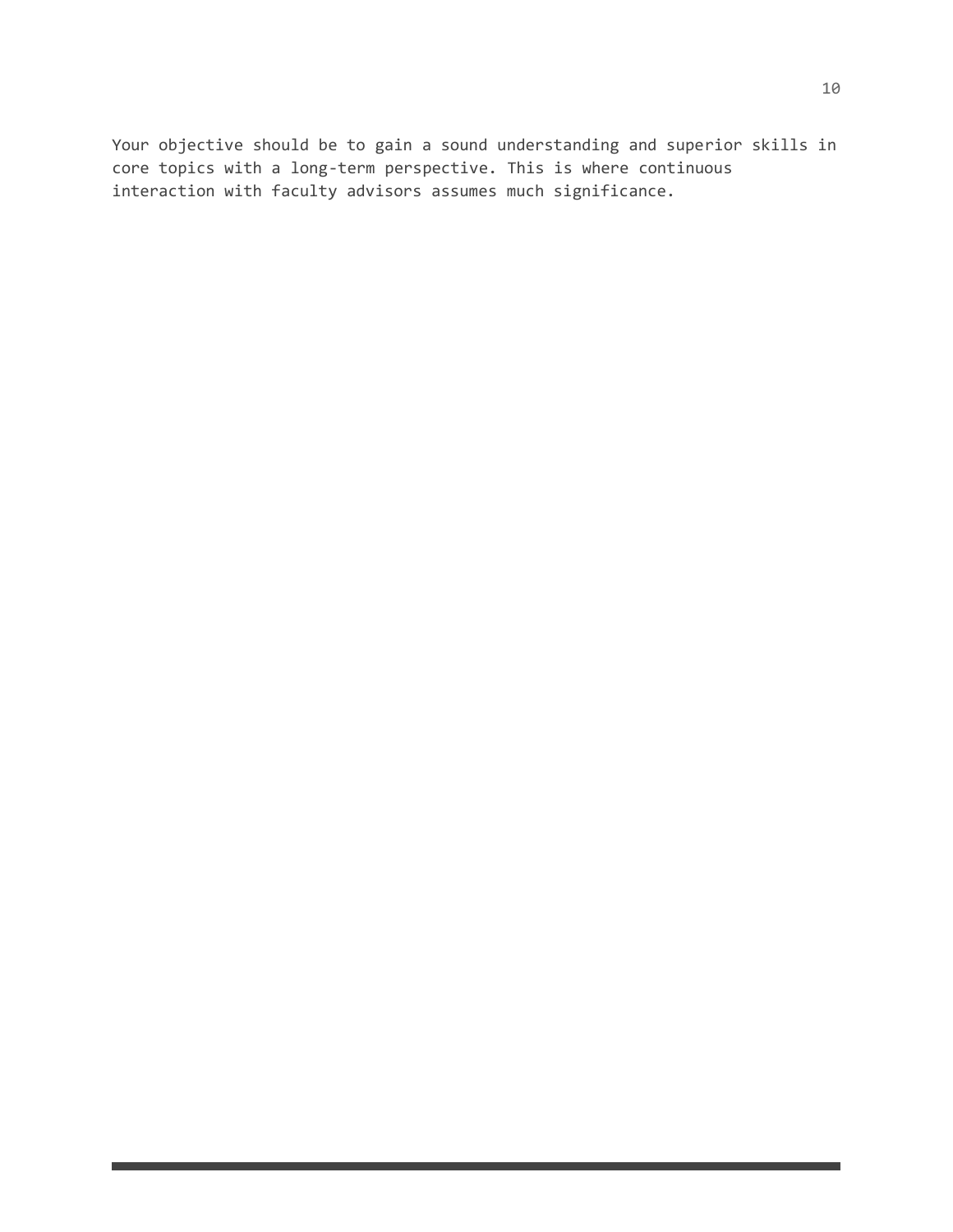# LIST OF COURSES OFFERED

A listing of courses offered by the Department faculty is provided on the following pages.

**It gives you the general idea of the courses you can expect this year, but new courses may be added so keep an eye out for changes in the course listing on the CSA homepage.**

| Course No.              | <b>Title of the Course</b>                                                          | Instructor                                        |
|-------------------------|-------------------------------------------------------------------------------------|---------------------------------------------------|
| E0 222                  | Automata Theory and Computability                                                   | Deepak D'Souza                                    |
| E0 225                  | Design and Analysis of Algorithms                                                   | Anand Louis / Arindam Khan                        |
|                         |                                                                                     | M. Narasimha Murthy / Shalabh                     |
| E0 226                  | Linear Algebra and Probability                                                      | <b>Bhatnagar</b>                                  |
| E0 227                  | Program Analysis and Verification                                                   | K. V. Raghavan / Deepak D'Souza                   |
| E0 229                  | <b>Foundations of Data Science</b>                                                  | Siddharth Barman / Ravi Kannan                    |
| E0 230                  | <b>Computational Methods of Optimization</b>                                        | Chiranjib Bhattacharyya                           |
| E0 235                  | Cryptography                                                                        | Arpita Patra / Sanjit Chatterjee                  |
| E0 243                  | <b>Computer Architecture</b>                                                        | Arkaprava Basu / R Govindarajan                   |
| E0 251                  | Data Structures and Algorithms                                                      | Y.N. Srikant/ Matthew Jacob                       |
| E0 254                  | Network and Distributed Systems Security<br>Theory and Practice of Computer Systems | R C Hansdah                                       |
| E0 256                  | Security                                                                            | <b>Vinod Ganapathy</b>                            |
|                         |                                                                                     | Ramesh Hariharan / Rajesh                         |
| E0 259                  | Data Analytics                                                                      | Sundaresan                                        |
| E0 267                  | <b>Soft Computing</b>                                                               | V. Susheela Devi                                  |
| E0 271                  | <b>Graphics and Visualization</b>                                                   | Vijay Natarajan                                   |
| E0 311                  | <b>Topics in Combinatorics</b>                                                      | L. Sunil Chandran                                 |
| E0 312                  | Foundations of Secure Computation                                                   | Arpita Patra                                      |
| E0 334                  | Deep Learning for Natural Language Processing                                       | Shirish K Shevade / S. Sundararajan               |
| E0 337                  | Topics in Advanced Cryptography                                                     | Bhavana Kanukurthi                                |
| EO 358                  | Advanced Techniques in Compilation and                                              | Uday Kumar Reddy B                                |
|                         | Programming for Parallel Architectures                                              |                                                   |
| E0 399                  | Research in Computer Science                                                        | Deepak D'Souza / Shirish Shevade /<br>Y N Srikant |
| E1 396<br><b>UE 101</b> | Topics in Stochastic Approximation Algorithms                                       | Rajesh Sundaresan                                 |
| (UG)                    | Algorithms and Programming                                                          | Sathish Govindarajan / Viraj Kumar                |

# **Courses Offered during August – December 2019**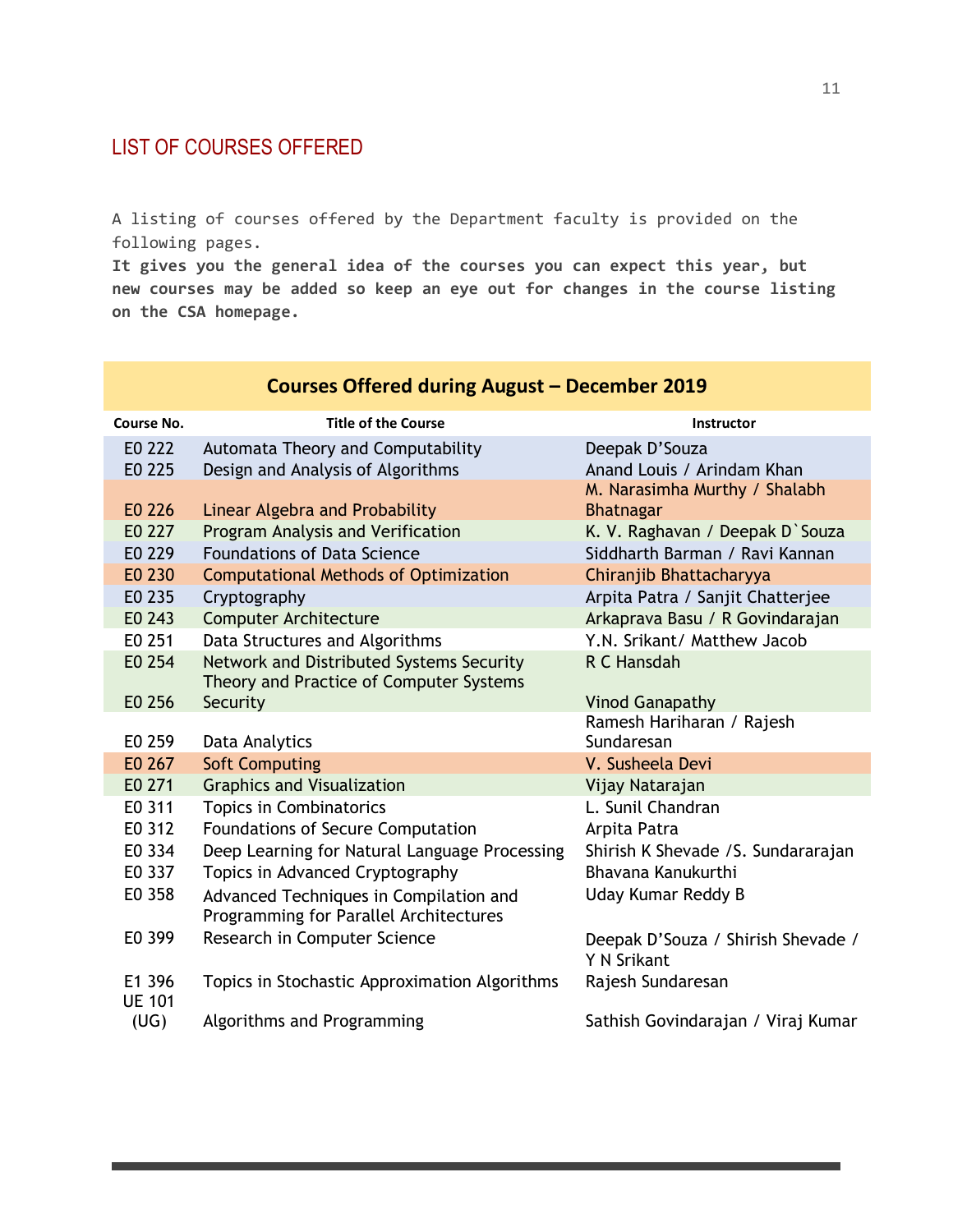| Course<br>No. | <b>Title of the Course</b>                               | Instructor                                                    |
|---------------|----------------------------------------------------------|---------------------------------------------------------------|
| E0 210        | Dynamic Program Analysis: Algorithms and<br><b>Tools</b> | <b>K</b> Gopinath                                             |
| E0 228        | Combinatorics                                            | L. Sunil Chandran                                             |
| E0 238        | <b>Intelligent Agents</b>                                | V. Susheela Devi                                              |
| E0 244        | Computational Geometry and Topology                      | Sathish Govindarajan / Vijay<br>Natarajan                     |
| E0 248        | Theoretical Foundations of Cryptography                  | Bhavana Kanukurthi                                            |
| E0 249        | <b>Approximation Algorithms</b>                          | Anand Louis / Arindam Khan                                    |
| E0 253        | <b>Operating Systems</b>                                 | Vinod Ganapathy / Arkaprava Basu                              |
| E0 255        | <b>Compiler Design</b>                                   | Uday Kumar Reddy B / R.<br>Govindarajan                       |
| E0 261        | Database Management Systems                              | Jayant R Haritsa                                              |
| E0 264        | <b>Distributed Computing Systems</b>                     | R C Hansdah                                                   |
| E0 268        | <b>Practical Data Science</b>                            | <b>Shirish K Shevade</b>                                      |
| E0 270        | <b>Machine Learning</b>                                  | Ambedkar Dukkipati / Chiranjib<br>Bhattacharya                |
| E0 272        | Formal Methods in Software Engineering                   | Deepak D'Souza / K. V. Raghavan                               |
| E0 304        | <b>Computational Cognitive Neuroscience</b>              | Sridharan Devarajan                                           |
| E0 305        | Blockchain and its Applications                          | Arpita Patra                                                  |
| E0 338        | Topics in Security and Privacy                           | Sanjit Chatterjee                                             |
| E0 307        | Program Synthesis meets Machine Learning                 |                                                               |
|               |                                                          | Chiranjib Bhattacharyya / Deepak<br>D'Souza / Sriram Rajamani |
| E1 254        | <b>Game Theory</b>                                       | Y. Narahari                                                   |
| E1 277        | <b>Reinforcement Learning</b>                            | Shalabh Bhatnagar                                             |

# **Courses Offered during January – April 2020**

In addition to these, some courses offered by other departments in IISc could also be of interest. For course contents of these and other possible courses, look at CSA's homepage.

E1 313 Topics in Pattern Recognition M. Narasimha Murty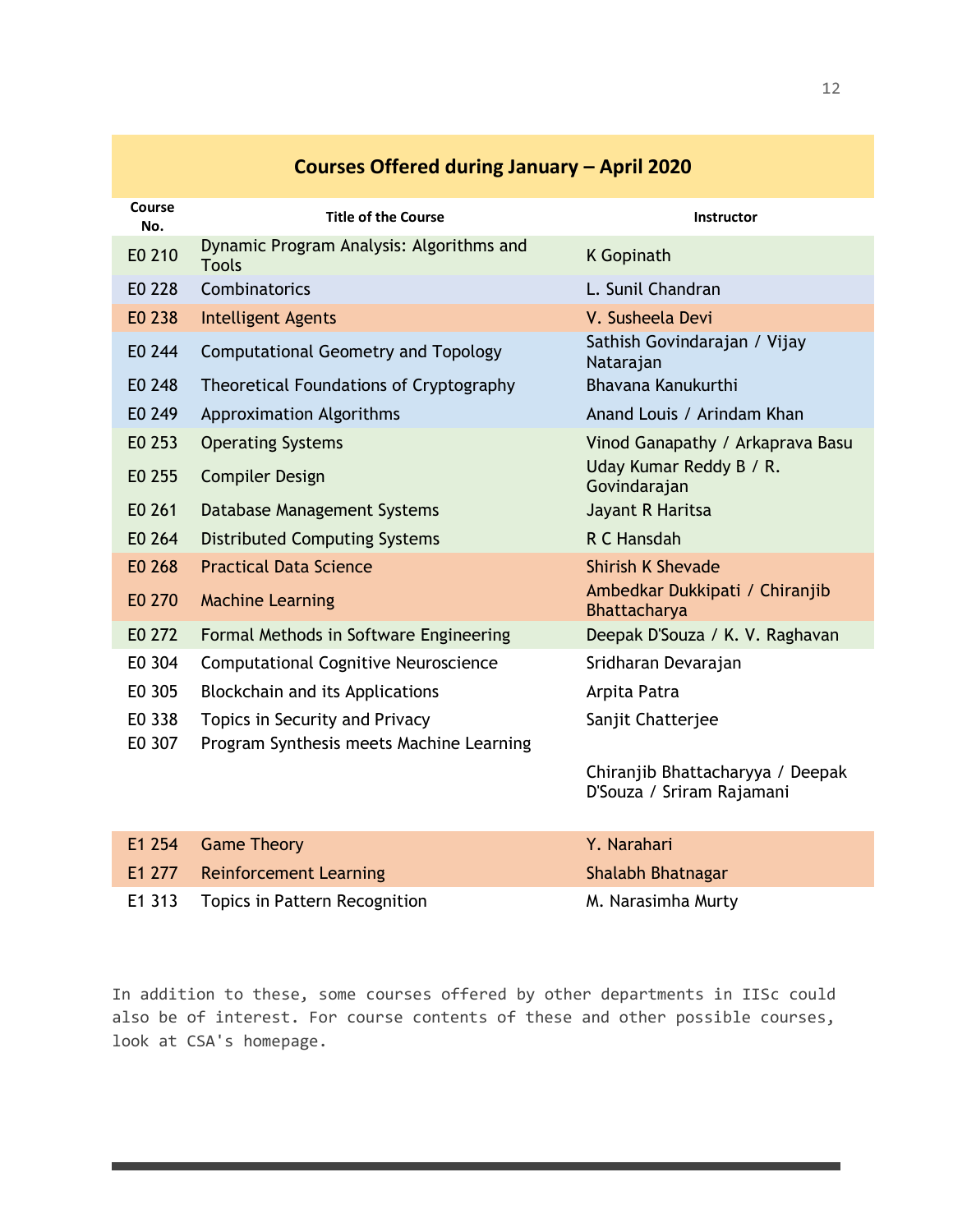# M. TECH. PROGRAM COURSE REQUIREMENTS

In order to complete the M. Tech. program, students must earn a total of **64** credits.

Department Core (24 Credits)

A minimum of 24 credits comprising at least 8 credits each from Pool A, Pool B and Pool C as given below.

**POOL A** : Theoretical Computer Science **POOL B** : Computer Systems **POOL C** : Intelligent Systems and Automation

| POOL A           |                |                                         |  |
|------------------|----------------|-----------------------------------------|--|
| <b>Course No</b> | <b>Credits</b> | <b>Course Title</b>                     |  |
| EQ 203           | 3:1            | Spectral Algorithms                     |  |
| E0 220           | 3:1            | <b>Graph Theory</b>                     |  |
| E0 221           | 3:1            | Discrete Structures                     |  |
| E0 222           | 3:1            | Automata Theory and Computability       |  |
| E0 224           | 3:1            | <b>Computational Complexity Theory</b>  |  |
| E0 225           | 3:1            | Design and Analysis of Algorithms       |  |
| E0 228           | 3:1            | Combinatorics                           |  |
| E0 229           | 3:1            | <b>Foundations of Data Science</b>      |  |
| E0 234           | 3:1            | Introduction to Randomized Algorithms   |  |
| E0 235           | 3:1            | Cryptography                            |  |
| E0 244           | 3:1            | Computational Geometry and Topology     |  |
| E0 248           | 3:1            | Theoretical Foundations of Cryptography |  |
| E0 249           | 3:1            | Approximation Algorithms                |  |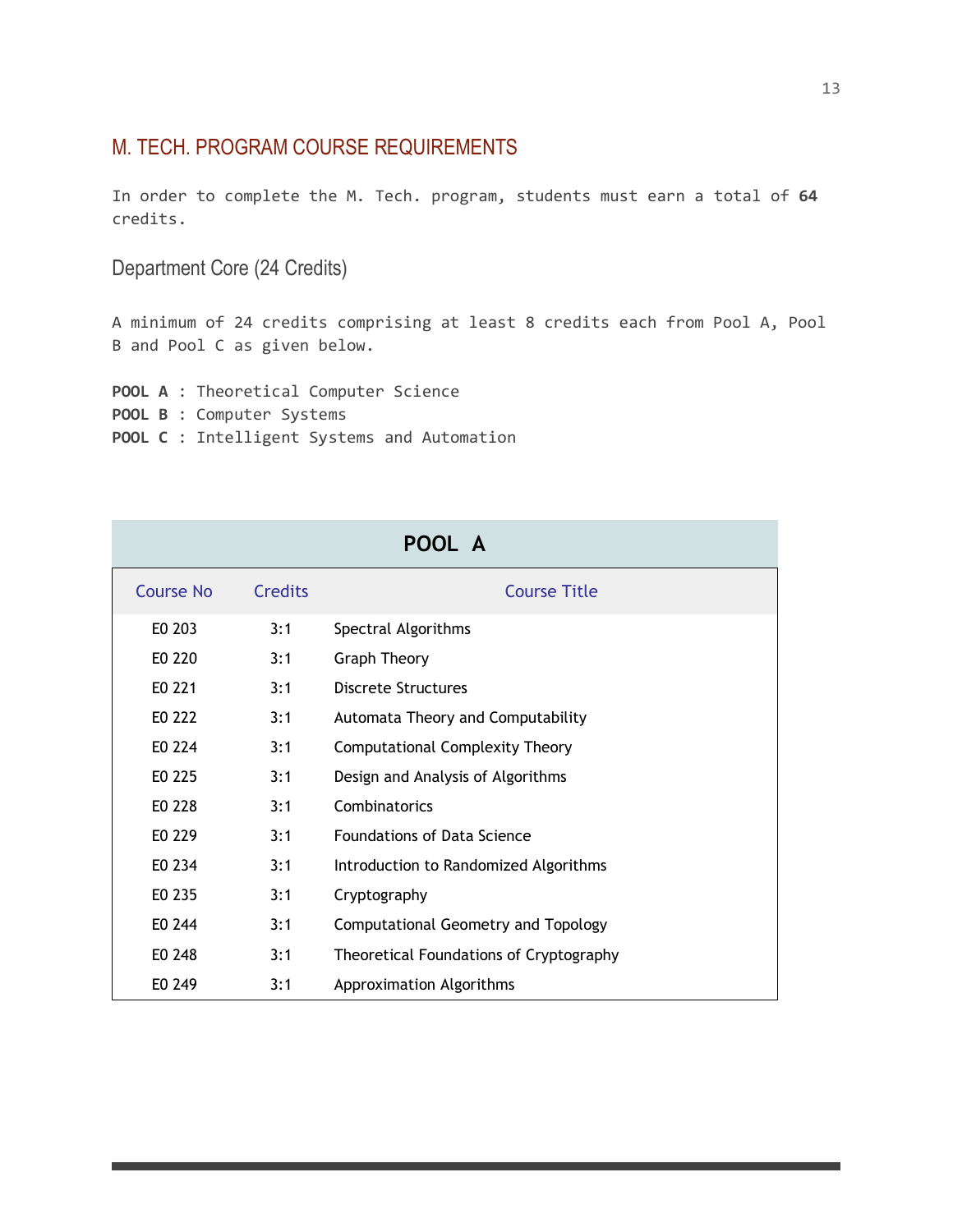| POOL B                          |                |                                                      |
|---------------------------------|----------------|------------------------------------------------------|
| <b>Course No</b>                | <b>Credits</b> | <b>Course Title</b>                                  |
| E <sub>0</sub> 2 <sub>0</sub> 2 | 3:1            | Automated Software Engineering with Machine Learning |
| E0 210                          | 3:1            | Dynamic Program Analysis: Algorithms and Tools       |
| E0 227                          | 3:1            | Program Analysis and Verification                    |
| E0 239                          | 3:1            | Software Reliability Techniques                      |
| E0 243                          | 3:1            | Computer Architecture                                |
| E0 252                          | 3:1            | Programming Languages: Design and Implementation     |
| E0 253                          | 3:1            | <b>Operating Systems</b>                             |
| E0 254                          | 3:1            | Network and Distributed Systems Security             |
| E0 255                          | 3:1            | Compiler Design                                      |
| E0 256                          | 3:1            | Theory and Practice of Computer Systems Security     |
| E0 261                          | 3:1            | Database Management Systems                          |
| E0 264                          | 3:1            | Distributed Computing Systems                        |
| E0 271                          | 3:1            | Graphics and Visualization                           |
| E0 272                          | 3:1            | Formal Methods in Software Engineering               |

| POOL C    |                |                                       |  |
|-----------|----------------|---------------------------------------|--|
| Course No | <b>Credits</b> | <b>Course Title</b>                   |  |
| E0 226    | 3:1            | Linear Algebra and Probability        |  |
| E0 230    | 3:1            | Computational Methods of Optimization |  |
| E0 236    | 3:1            | Information Retrieval                 |  |
| E0 238    | 3:1            | Intelligent Agents                    |  |
| E0 268    | 3:1            | <b>Practical Data Science</b>         |  |
| E0 267    | 3:1            | Soft Computing                        |  |
| E0 270    | 3:1            | Machine Learning                      |  |
| E1 246    | 3:1            | Natural Language Understanding        |  |
| E1 254    | 3:1            | <b>Game Theory</b>                    |  |
| E1 277    | 3:1            | Reinforcement Learning                |  |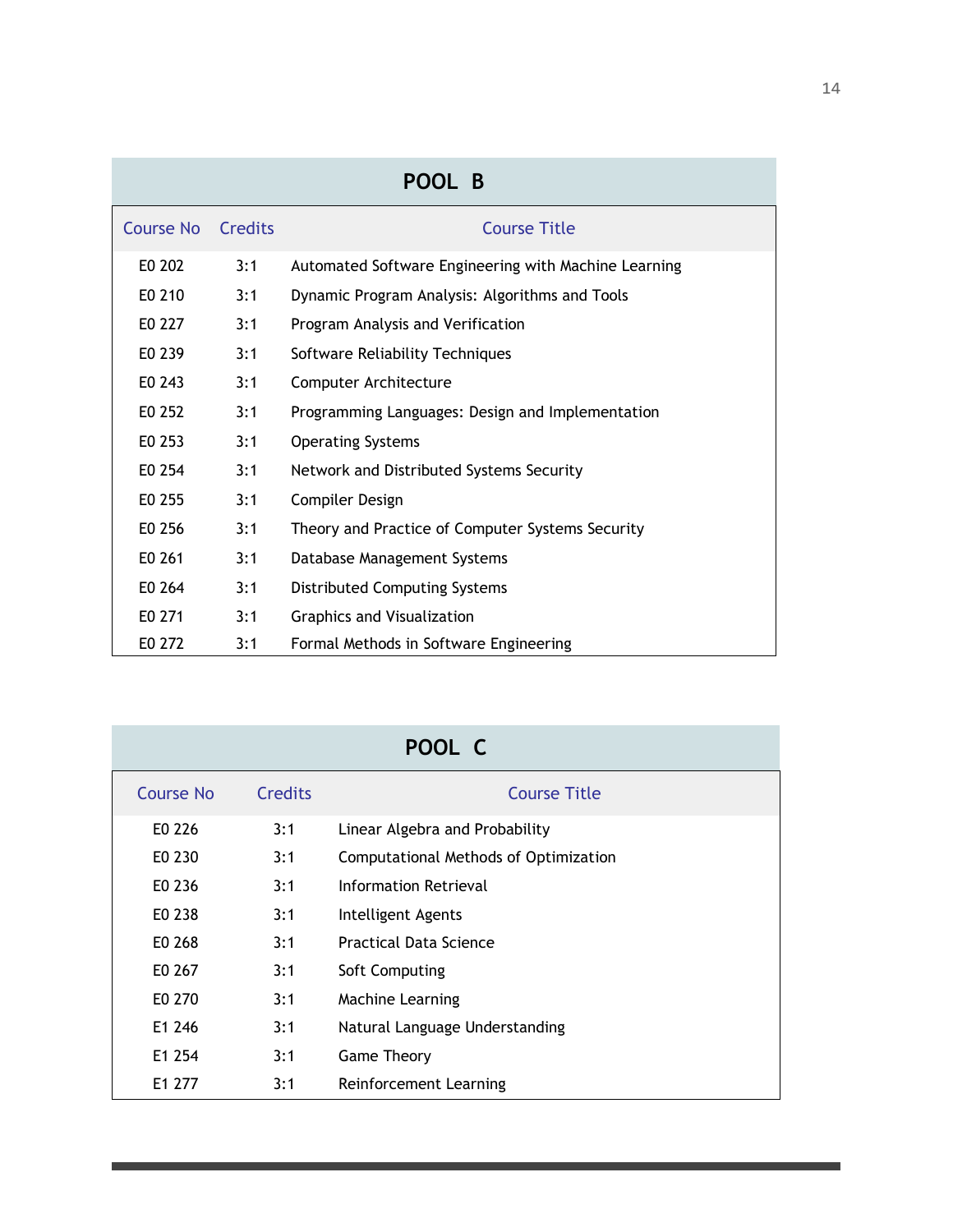Project (21 Credits)

EP 299 0:21 Dissertation Project is to be completed during the second year of study.

Electives (16 Credits)

The balance of credits to make up the minimum of 64 credits required for completing the M.Tech. Degree Programme (all courses at level 200 or higher) should be covered with elective courses from within/outside the department. These courses can be taken with the approval of the DCC and Faculty advisor only.

# GENERAL INFORMATION ABOUT THE DEPARTMENT

Laboratory Facilities

The Computing Lab(CSA 115) is a general computing facility available 24 hours a day, 365 days a year where students work before being assigned to special purpose research labs. All csa student can get keys from security. The computing lab is entirely managed by the students. There is no limit to the extent to which students can experiment on the machines, provided they don't make an inconvenience to others. The Litec Lab(CSA 227) is the place where people come with laptops and lan cables for collaborative works and discussions.

IISc has a general computing facility at SERC (Supercomputer Education and Research Center) housing supercomputers such as the Cray CX40 (also known as SahasraT, the fastest supercomputer in India) and the IBM Blue Gene, and clusters, workstations and many more systems.

# Student Lounge(CSA 219)

A place for students to eat, sleep, innovate. A variety facilities such as Kettle for heating water, Refrigerator, wifi, sofa, whiteboard with markers are available.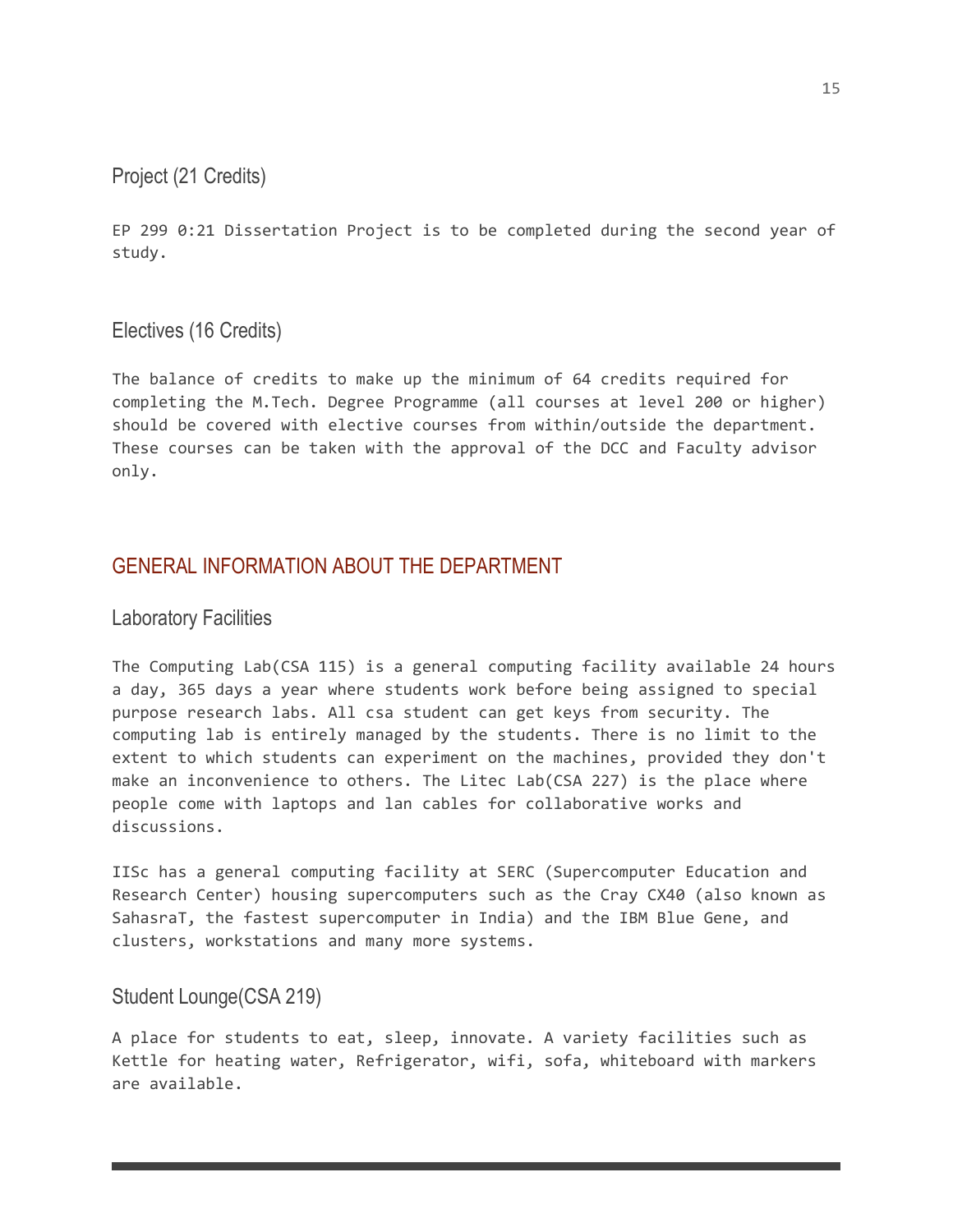# Library

The main institute library, called the [Tata Memorial Library,](http://library.iisc.ac.in/) serves the needs of all departments on campus, including the CSA department. The library is almost a hundred years old, and has the reputation of being one of the best scientific libraries in the country. It has about 200,000 books, apart from journals, theses, and electronic access material. Through the main library, the departments in the institute have electronic access to most important [online resources.](http://anuroopa.library.iisc.ernet.in/ejournals/MHRD-Ejournals/ejournal_combine_rrrr.php)

Some of the computer science online resources we have include full text access to ACM Digital Library, Elsevier ScienceDirect, IEEE Electronic Library, and Springer Link. The CSA department has a modest department library which houses a small number of popularly referenced texts, with the aim of providing ready access for the students and faculty.

# Research Laboratories

Our research laboratories have more than a 100 PCs running Linux. These are special purpose labs for project and research work.

| <b>Theoretical Computer Science</b>         |                              |                |  |
|---------------------------------------------|------------------------------|----------------|--|
| Lab                                         | Faculty-in-charge            | Room No.       |  |
| Informatics and Security Lab                | Sanjit Chatterjee            | <b>CSA 253</b> |  |
| Algorithms and Complexity Theory Lab I      | Arnab<br>Bhattacharyya       | <b>CSA 301</b> |  |
| Algorithms and Complexity Theory Lab II     | Chandan Saha                 | <b>CSA 302</b> |  |
| Discrete and Computational Geometry Lab     | Satish<br>Govindarajan       | <b>CSA 305</b> |  |
| Theory Lab II                               | L. Sunil Chandran            | <b>CSA 307</b> |  |
| Approximation Algorithms Lab                | Siddharth Barman             | <b>CSA 309</b> |  |
| Cryptography, Security and Privacy Group    | <b>Bhavana</b><br>Kanukurthi | <b>CSA 326</b> |  |
| Cryptography and Information Security Lab   | Arpita Patra                 | <b>CSA 329</b> |  |
| Algorithms, Complexity and Optimization Lab | Arindam Khan                 | <b>CSA 325</b> |  |
| Algorithms and Optimization Lab             | <b>Anand Louis</b>           | <b>CSA 314</b> |  |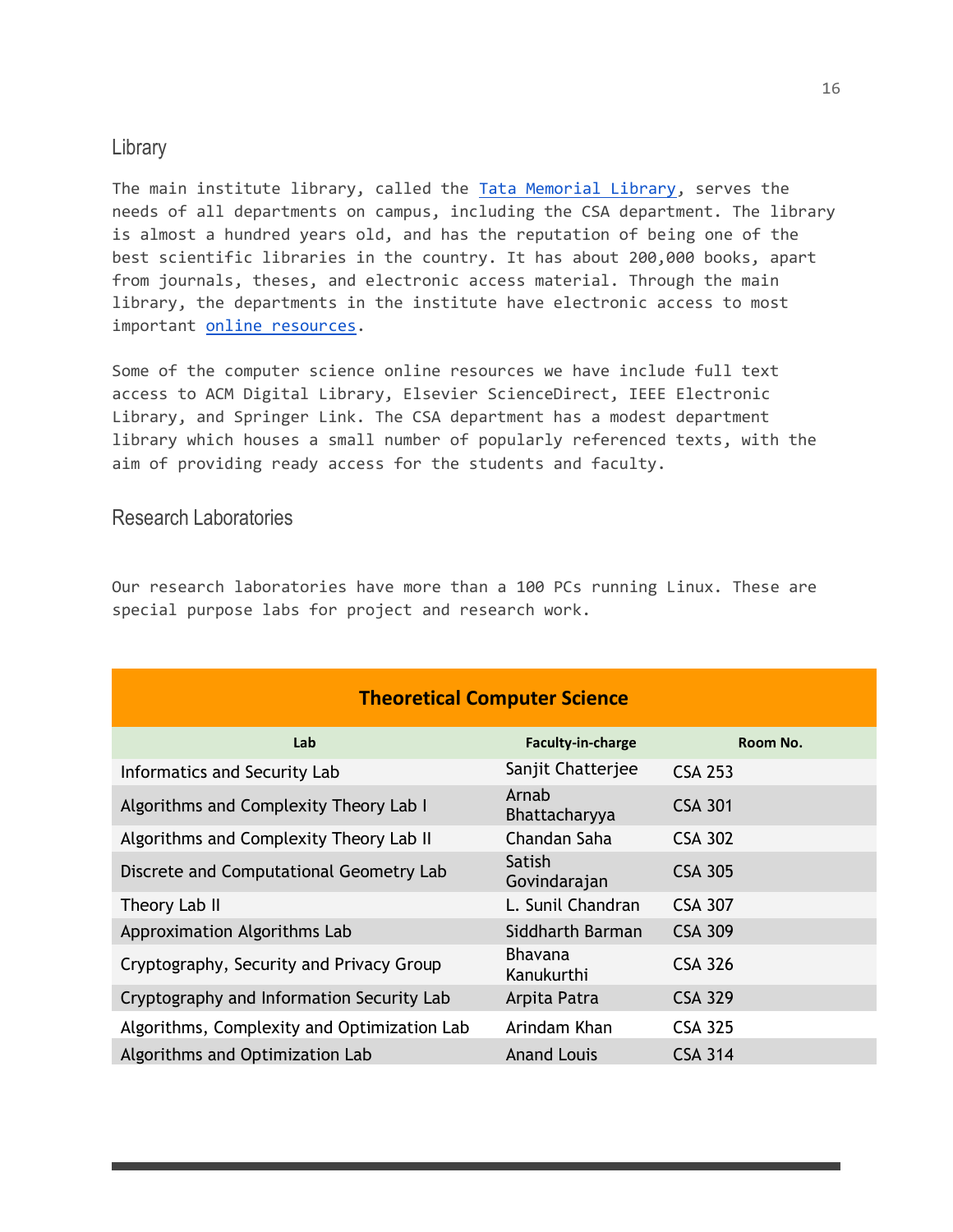| <b>Computer Systems</b>               |                        |                 |
|---------------------------------------|------------------------|-----------------|
| Lab                                   | Faculty-in-charge      | Room No.        |
| <b>Multicore Computing Lab</b>        | Uday Kumar Reddy<br>B. | <b>CSA 116</b>  |
| Software Engineering and Analysis Lab | Aditya Kanade          | <b>CSA 224</b>  |
| Distributed Computing Lab             | R. C. Hansdah          | <b>CSA 228</b>  |
| Visualization and Graphics Lab        | Vijay Natarajan        | <b>CSA 237</b>  |
| Computer Architecture and Systems Lab | K. Gopinath            | CSA 319, 314    |
| Compiler Lab                          | Y. N. Srikanth         | <b>CSA 320</b>  |
| Programming Languages Lab             | K. V. Raghavan         | CSA 321, 322    |
| Computer Architecture Lab             | T. Mathew Jacob        | <b>SERC 223</b> |
| Database Systems Lab                  | Jayant R. Haritsa      | <b>SERC 302</b> |
| High Performance Computing Lab        | R. Govindarajan        | <b>SERC 304</b> |
| <b>Computer Systems Lab</b>           | Arkaprava Basu         | <b>CSA 324</b>  |
| <b>Computer System Security Lab</b>   | Vinod Ganapathy        | <b>CSA 230</b>  |

| <b>Intelligent Systems and Automation</b>     |                            |                |  |
|-----------------------------------------------|----------------------------|----------------|--|
| Lab                                           | Faculty-in-charge          | Room No.       |  |
| <b>Statistics and Machine Learning Group</b>  | Ambedkar<br>Dukkipati      | CSA 202, 203   |  |
| Pattern Analysis and Machine Intelligence Lab | V. Susheela Devi           | <b>CSA 226</b> |  |
| Intelligence Systems Lab                      | Shirish K. Shevade         | <b>CSA 244</b> |  |
| Topic Analysis and Synthesis Lab              | M. Narasimha<br>Murty      | <b>CSA 246</b> |  |
| Machine Learning Lab                          | Chiranjib<br>Bhattacharyya | <b>CSA 251</b> |  |
| Stochastic Systems Lab                        | Shalabh Bhatnagar          | CSA 302, 304   |  |
| Game Theory Lab                               | Y. Narahari                | CSA 333, 335   |  |
| Machine and Language Learning Lab             | Partha Pratim<br>Talukdar  | SERC 403, 404  |  |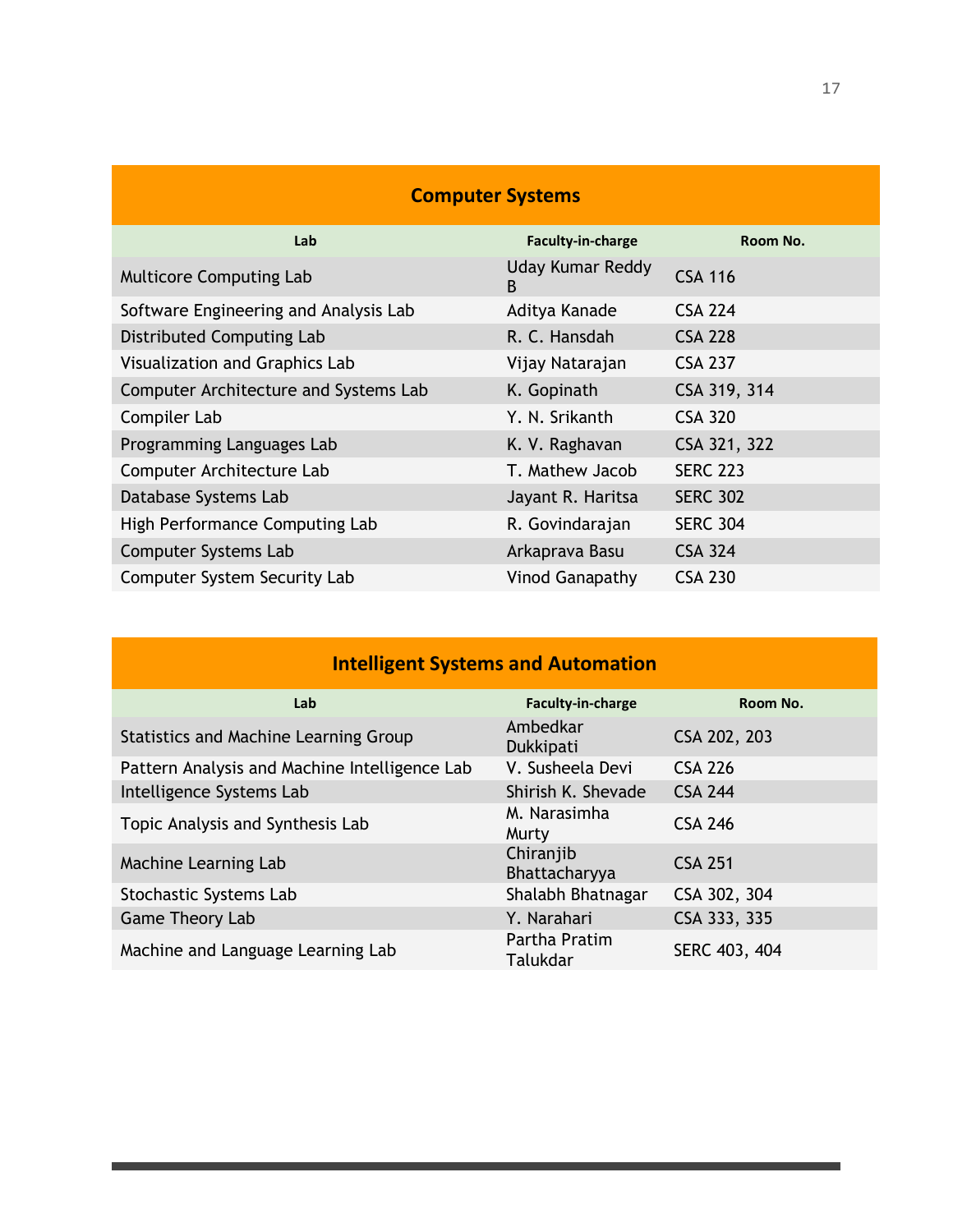# **Departmental Activities**

**DCC**(Department Curriculum Committee) is a committee of faculty members whose role is primarily concerned with academic issues (new courses, changes to existing courses, allocation of courses to faculty, helping students to choose their M. Tech. projects, evaluation of M. Tech. projects etc.) at the departmental level. Student representatives of M.Tech., M.Tech. (Research), and Ph.D. are also invited to participate in its deliberations. DCC frequently meets the students during the first term and enquires about their difficulties. This is a venue where you can open up and express your feelings through your representatives.

CSA Departmental seminars are conducted frequently. Here research students, faculty members or visiting experts present the results of their research work or emerging research topics. This gives the students an opportunity to keep abreast of current developments.

# PLACEMENT STATISTICS

- Placements at IISc are handled by centralized cell called **Office of Career Counselling And Placement (OCCAP)**.
- Definitely, CSA has an edge over other departments in placements.
- The statistics of CTC's of batch 2016-2018 batch are as follows:
	- Highest package 40 LPA
	- Average package 25 LPA
	- Lowest package 12 LPA
- CSA had 100% placements (Of course).
- Companies visit IISc for various profile such as
	- Research Engineer
	- Software Developer
	- Data Scientist / Analyst
- Some of the companies are Goldman Sachs, Microsoft, Samsung, IBM Research, Oracle, Nutanix, Amazon, Flipkart, Myntra, Nvidia, Dell, Intel, Media.net, Minds.ai and many more.
- Last year, more than 50+ companies visited IISc for the on-campus placements.
- Internship offers are also taken care by OCCAP.
- Most of the companies which visited for placements also showed up for internship offers. 19 students from CSA got internship offers.
- Highest offer was of 1 lakh per month while average was of 60,000 per month.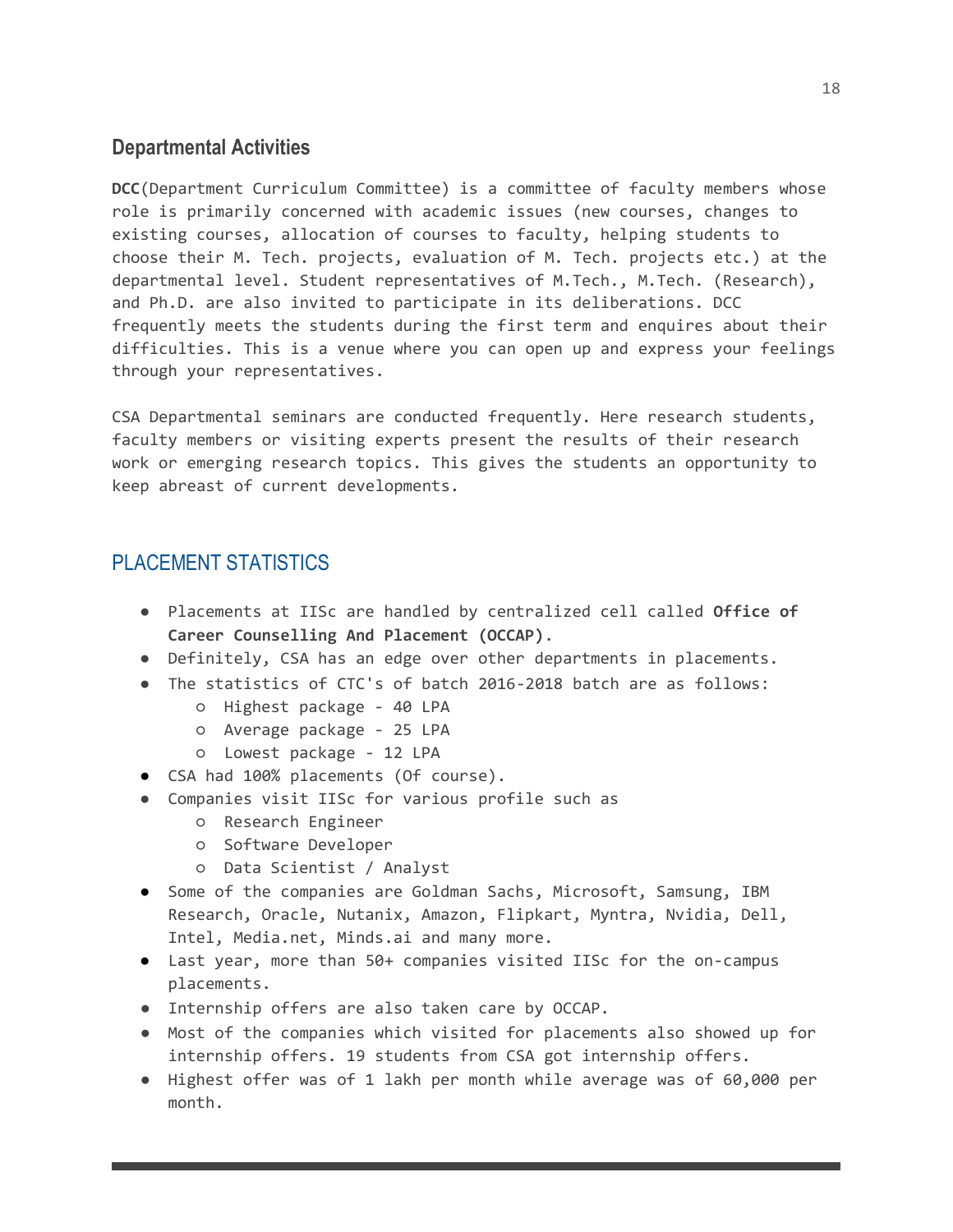# GENERAL INFORMATION ABOUT THE INSTITUTE AND ITS SURROUNDINGS

### Campus walls and entrances

There's a big wall around the campus. On the south side it runs east west from Prof. CNR Rao circle (also called Tata Institute circle) along the National Highway. On the east side, it runs on New BEL road (also called BEL – HMT road) from Sadashivanagar police station to the east entrance of Ramaiah College most of the way. On the west side it runs from Yeshwantpur tollgate all the way to the west end of Ramaiah College. There are also walls encircling the JN Tata and CSIC auditoria, on Sir C.V. Raman Avenue and on Sankey Road.

The big entrances are the ones at Prof. CNR Rao circle and near Security (open 24 hours on all days). Between CSIC auditorium and the canteen Prakruthi, there is an underbridge that lets you walk across the road. If you are crossing the road directly, please be careful! It is always safer to use the underbridge. If you walk south from CSIC auditorium (and around the ICE building), you will reach the ICE gate that lets you out next to the Maramma temple Circle; this route leads you out of campus towards Malleswaram. The gate is officially open roughly from 8.00 am to 8.00 pm, but there is a side gate through which you can always come in.

Near the health centre, there is a yellow pedestrian overbridge across National Highway four; it takes you to the Gymkhana and the PD Block. There are other small entrances on the west side of campus. One of them is near R block: it leads to the Yeshwanthpur toll gate bus stop and is also useful if you wish to walk to Yeshwanthpur from the hostels. Another entrance is near PD Block; it's useful if you wish to walk to Yeshwanthpur circle from the Gymkhana or PD Block. There is also a D gate on MS Ramaiah road near to the St. Sebastian church, next to that there is NIAS gate to Mathikere, and another gate near the telephone exchange (New BEL Road, it's currently closed but you can walk in through the side gate).

### How do you get to IISc from the Railway station or the Majestic Bus Stop?

Get out of the station from platform number 1 and reach the prepaid autostand and hire a prepaid auto-rickshaw. Majestic is the central bus stand in Bangalore. If you take a bus from Majestic, wait for a bus that takes you to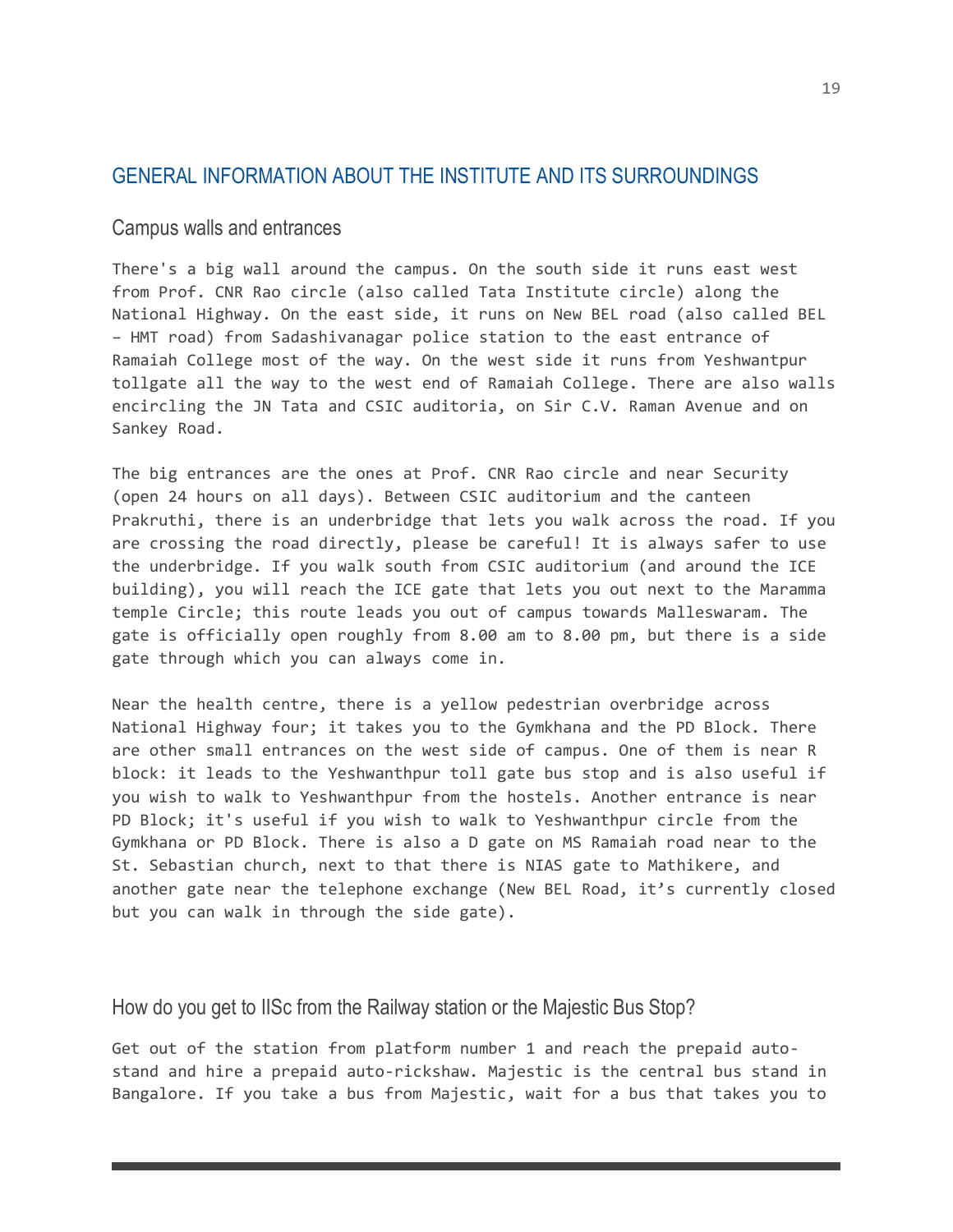"Tata Institute" at platform number 22. These include the buses numbered 252, 252E, 265A, 273, 273C, 258, and 275.

# Shopping and Eating out

The eateries on campus are Nisarga, Kabini, Nesara, Prakruthi, Tattwa, Gymkhana Kiosk and Sarvam complex. Additionally you might wish to venture out into Malleswaram or Yeshwanthpur. MG Road, Brigade Road, Commercial Street, Kempegowda Road house shopping districts.

During the admission procedure, you shall find a few stores selling basic household necessities such as mattresses, pillows, quilts, buckets, mugs, curtains, brooms, dustpans, etc. opposite the Hostel Office. There is also a shopping center near to the TMC badminton court that houses a General Store where you can purchase stationery, toiletries, etc., a pharmacy, a tailor, two dry cleaners, a barber and a bakery. If your requirements have not been met, you can also find stores in and around Yeshwantpur and Malleswaram. Grofers, Big Basket and Amazon Now also perform deliveries straight to your hostel.

There are restaurants along and around New BEL Road. Faasos, FoodPanda and Swiggy deliver food on campus in addition to Pizza Hut, Dominos, McDonalds, etc. YeWoLo provides nearly round the clock food delivery. There are two Malls close by, Orion, Vaishnavi and Mantri, all of them have a food court and multiplexes.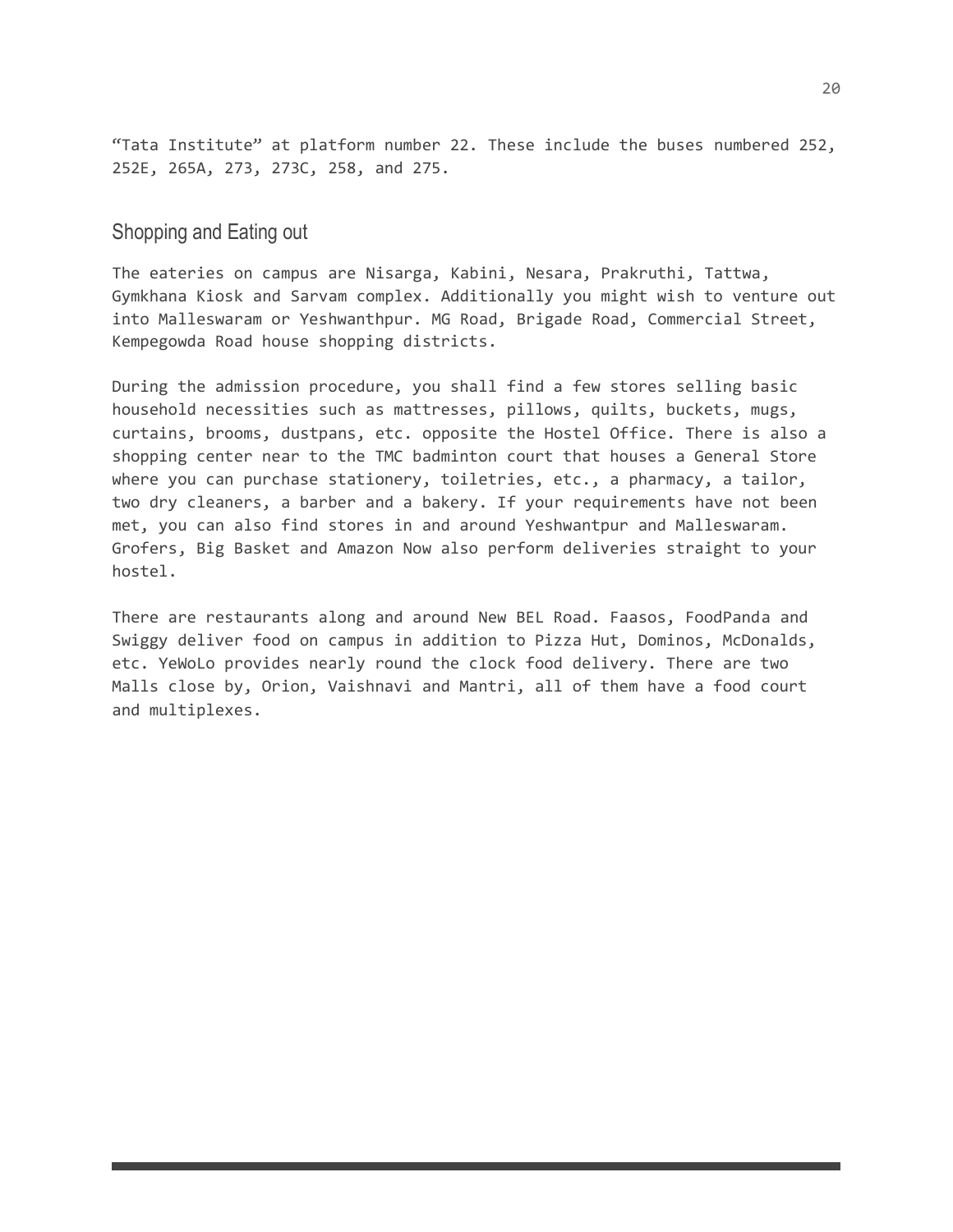# FREQUENTLY ASKED QUESTIONS

### **Nobody has any idea what "IISc" is. Help?**

- The institute is better known locally as "Tata Institute".

### **Can I get my travel costs reimbursed?**

- Your travel costs to the institute shall be reimbursed by the CSA office. The amount reimbursed will be up to the fare of a single adult second-class train ticket, but you can redeem it even if you arrive by air

### **Where can I find a photocopier?**

There are two photocopier stores in the institute - one close to the TMC badminton court, and another next to the canteen Prakruthi.

#### **Where can I get a bicycle?**

- You can purchase a new bicycle in the stores opposite to the Hostel Office during admissions. If you're in the market for something used, the Student Council holds a bicycle drive after September.

### **What banking facilities are available on campus?**

- State Bank of India and Canara Bank each have a branch and two ATMs on campus. Note that you may associate your existing SBI account for your scholarship.

### **Where can I get an address proof?**

- Your hostel allotment letter is a valid address proof that can be used to subscribe to a BSNL or Lance Fiber Net connection. The postpaid bill for either of these services can be used as a permanent address proof usable outside the institute. You may also open an account at the institute branches of State Bank of India or Canara Bank, following which you can use the pass book as address proof.

#### **Which mess should I pick?**

- There are four messes in the institute, each serving a different cuisine.
	- 1. A Mess: South Indian, vegetarian
	- 2. B Mess: North Indian, non-vegetarian and vegetarian
	- 3. C Mess: South Indian, non-vegetarian and vegetarian
	- 4. D Mess: North Indian, vegetarian

You may change your mess once every month, subject to availability.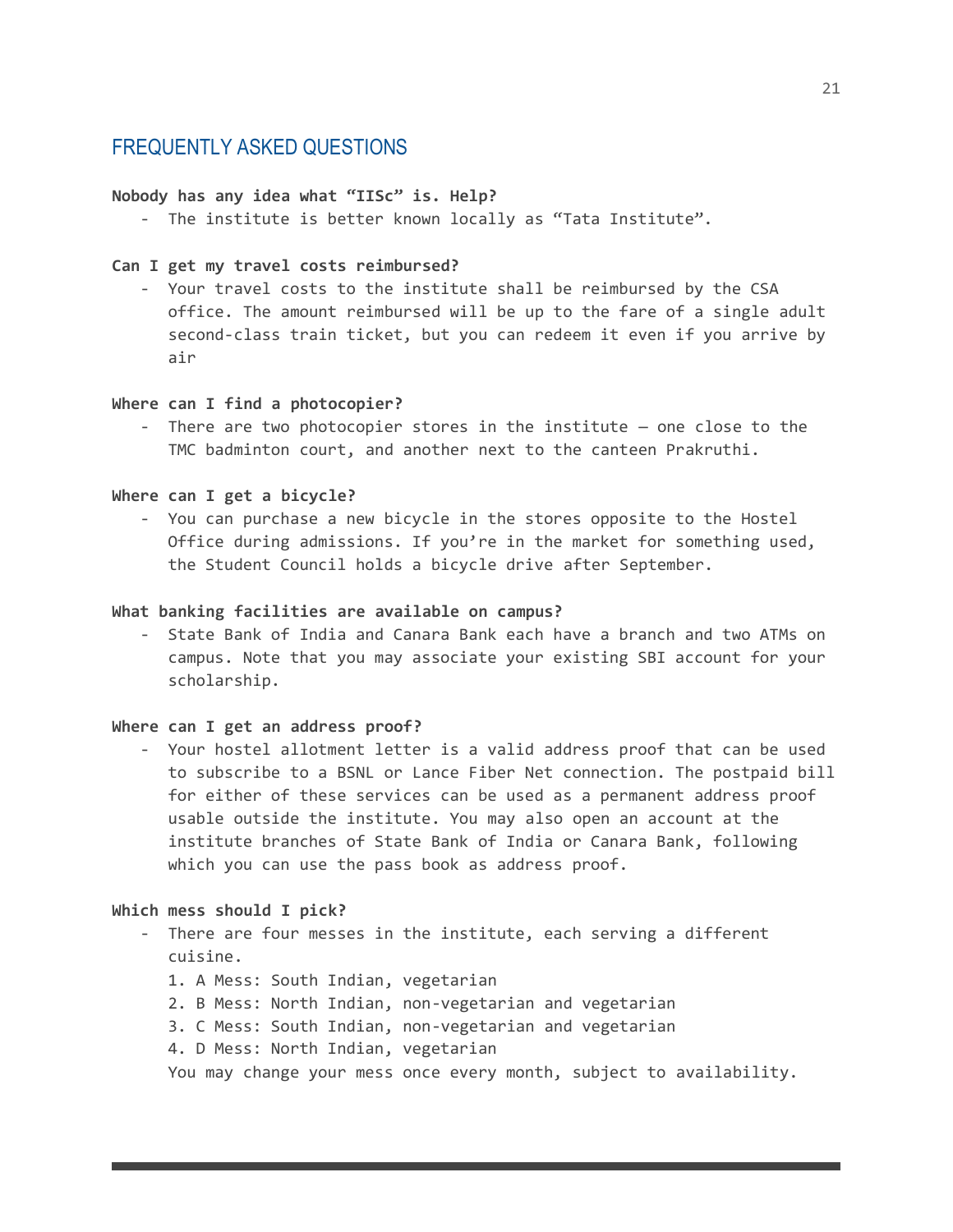### **What are some eating options inside the institute?**

- There are five major eateries available in the institute:
	- 1. Kabini is an affordable canteen right next to the Hostel Office
	- 2. Nesara, a restaurant is situated next to Kabini
	- 3. Prakruthi is a canteen close to the department
	- 4. Nisarga is a snack parlor close to D Gate
	- 5. Tattwa is a restaurant near to Neuroscience department

### **Is an internet connection available in the hostels?**

- Unfortunately, no. You can, if you wish, subscribe to a connection from third party internet service providers such as BSNL (ADSL2+) and Lance Fiber Net (Ethernet). A BSNL connection can be obtained from the BSNL office on campus. You may have to purchase your own router or modem, subject to availability. Internet access is available 24x7 in and near the departments and other institute buildings.

### **How do I get access to institute Wi-Fi?**

- There are two types of access points available on campus, namely: 1. iiscwlan: You require a username and password to log in to these access points. In order to obtain login credentials, please contact the Net Help team (Room 123) at SERC.

2. eventwlan: You do not need credentials to access these access points. You can find them at important landmarks such as the Faculty Hall and inside the JRD Tata Auditorium.

#### **How do I change my room?**

- The Hostel Office allows you to change your room at least 3 months after the date of admission, following which you may not change your room for another three months. The change of room is subject to the availability. For more details, contact the Hostel Office.

#### **Can I get accommodation for my parents, other relatives or friends?**

- Accommodation is not available during the admission procedure. However, later you can book a guest room for your parents or spouse at the Hostel Office.

### **How do I contact the CSA office?**

- The CSA office is open on working days (Monday-Friday, except on public holidays) from 9:00am to 5:00pm. If you have any queries, you can send an email to [office.csa@iisc.ac.in.](mailto:office.csa@iisc.ac.in)